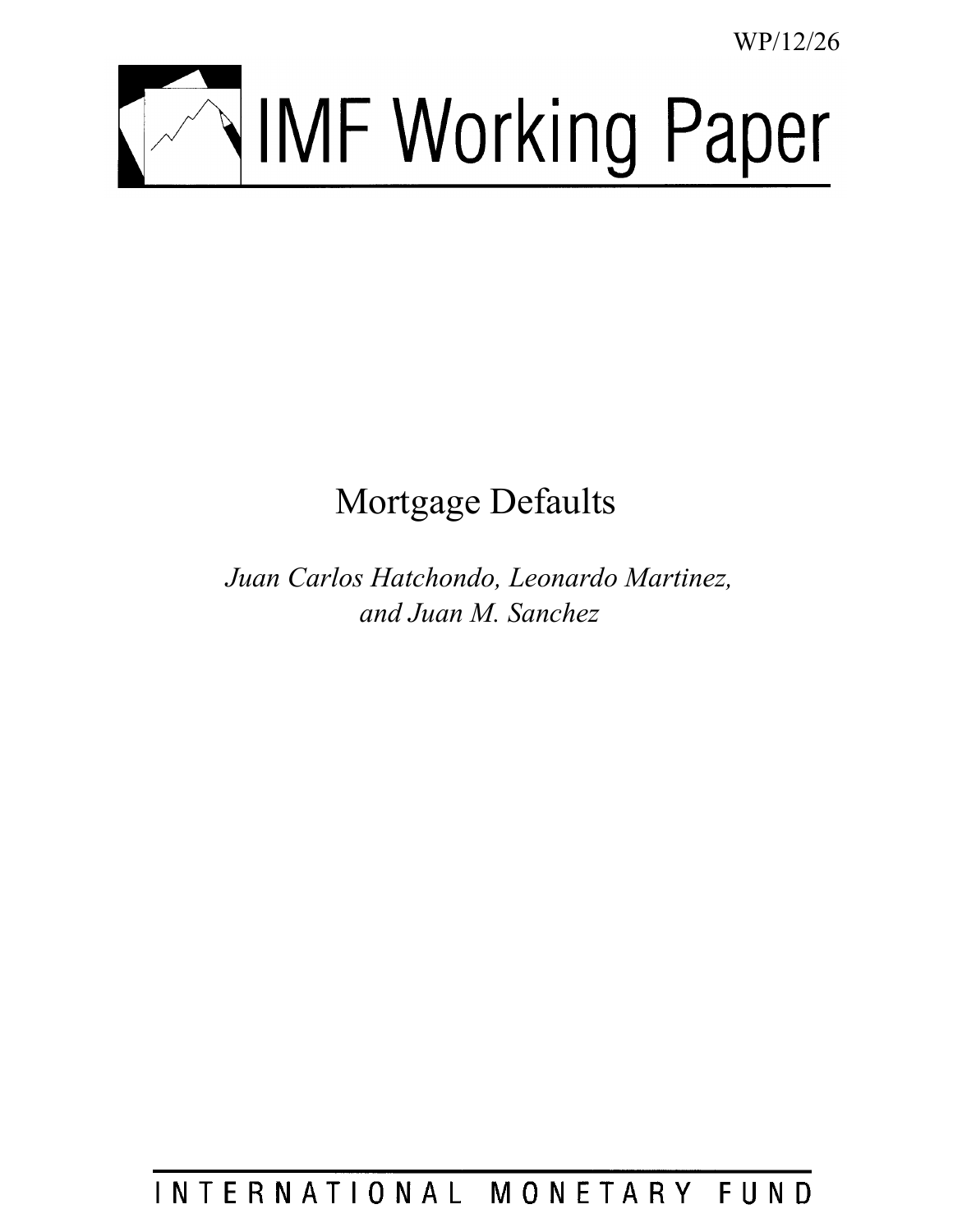#### **IMF Working Paper**

#### IMF Institute

#### **Mortgage Defaults**

# **Prepared by Juan Carlos Hatchondo, Leonardo Martinez, and Juan M. Sanchez[1](#page-1-0)**

#### Authorized for distribution by Jorge Roldos

January 2012

#### **Abstract**

#### **This Working Paper should not be reported as representing the views of the IMF.**

The views expressed in this Working Paper are those of the author(s) and do not necessarily represent those of the IMF or IMF policy. Working Papers describe research in progress by the author(s) and are published to elicit comments and to further debate.

This paper incorporates house price risk and mortgages into a standard incomplete market (SIM) model. The model is calibrated to match U.S. data and accounts for non-targeted features of the data such as the distribution of down payments, the life-cycle profile of home ownership, and the mortgage default rate. The average coefficients that measure the agents' ability to self-insure against income shocks are similar to those of a SIM model without housing but housing increases the values of these coefficients for younger agents. The response of consumption to house price shocks is minimal. The introduction of minimum down payments or income garnishment benefits a majority of the population.

JEL Classification Numbers: D60, E21, E44.

 $\overline{a}$ 

Keywords: mortgage, default, life cycle, down payment, garnishment

Author's E-Mail Address: [juancarlos.hatchondo@rich.frb.org,](mailto:juancarlos.hatchondo@rich.frb.org) [lmartinez4@imf.org,](mailto:lmartinez4@imf.org) [sanchez@stls.frb.org](mailto:sanchez@stls.frb.org)

<span id="page-1-0"></span><sup>&</sup>lt;sup>1</sup> For comments and suggestions, we thank seminar participants at the FRB of Richmond, the IMF Institute, the 2008 and 2009 Wegmans conference, the 2010 SED conference, the 2010 HULM Conference, the 2011 North America Summer Meeting of the Econometric Society, and the 2011 SAET conference, and the 2011 Recent Developments in Consumer Credit and Payments Conference. We thank Anne Davlin, Samuel Henly, Constanza Liborio, and Jonathan Tompkins for excellent research assistance. Remaining mistakes are our own. The views expressed herein are those of the authors and should not be attributed to the IMF, its Executive Board, or its management, the Federal Reserve Banks of Richmond and St. Louis, or the Federal Reserve System. For the latest version of this paper, please visit http://works.bepress.com/leonardo\_martinez.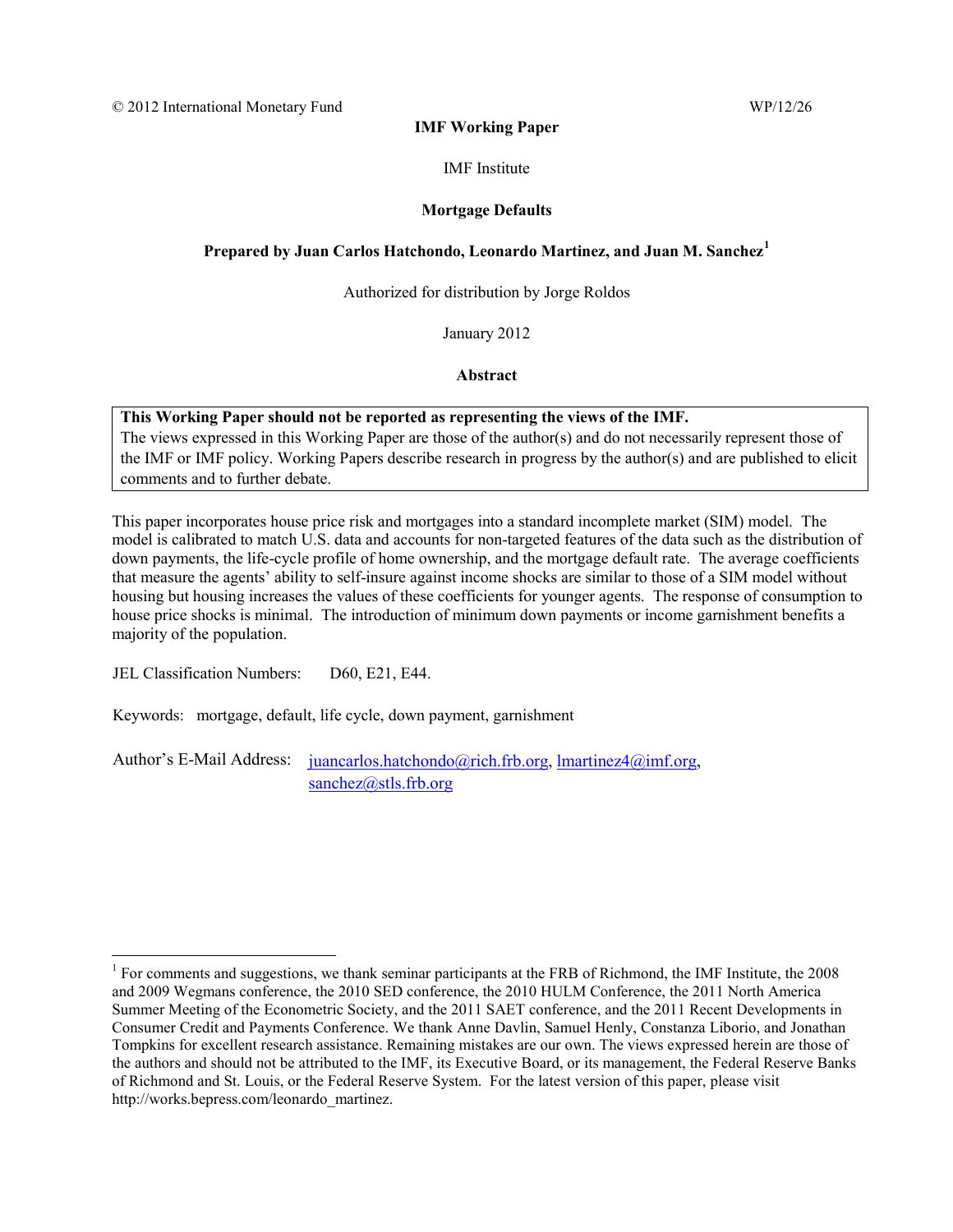# Contents Page

| II.  |    |
|------|----|
| III. |    |
| IV.  |    |
| V.   | 28 |
|      | 29 |

# Tables

| 1. |                                                                                  |  |
|----|----------------------------------------------------------------------------------|--|
| 2. |                                                                                  |  |
| 3. |                                                                                  |  |
| 4. | Default and ownership under different down payment requirements 20               |  |
| 5. | Minimum down payment requirements under different housing supply elasticities 23 |  |
| 6. |                                                                                  |  |
| 7. |                                                                                  |  |
| 8. |                                                                                  |  |

# Figures

| 1.  |                                                                          |  |
|-----|--------------------------------------------------------------------------|--|
| 2.  |                                                                          |  |
| 3.  |                                                                          |  |
| 4.  |                                                                          |  |
| 5.  |                                                                          |  |
| 6.  |                                                                          |  |
| 7.  | Transitions after the imposition of down payments requirements 20        |  |
| 8.  | Distribution of welfare gains from minimum down payment requirements21   |  |
| 9.  |                                                                          |  |
| 10. |                                                                          |  |
| 11. |                                                                          |  |
| 12. |                                                                          |  |
| 13. |                                                                          |  |
| 14. | Default and home ownership after the imposition of income garnishment 27 |  |
| 15. |                                                                          |  |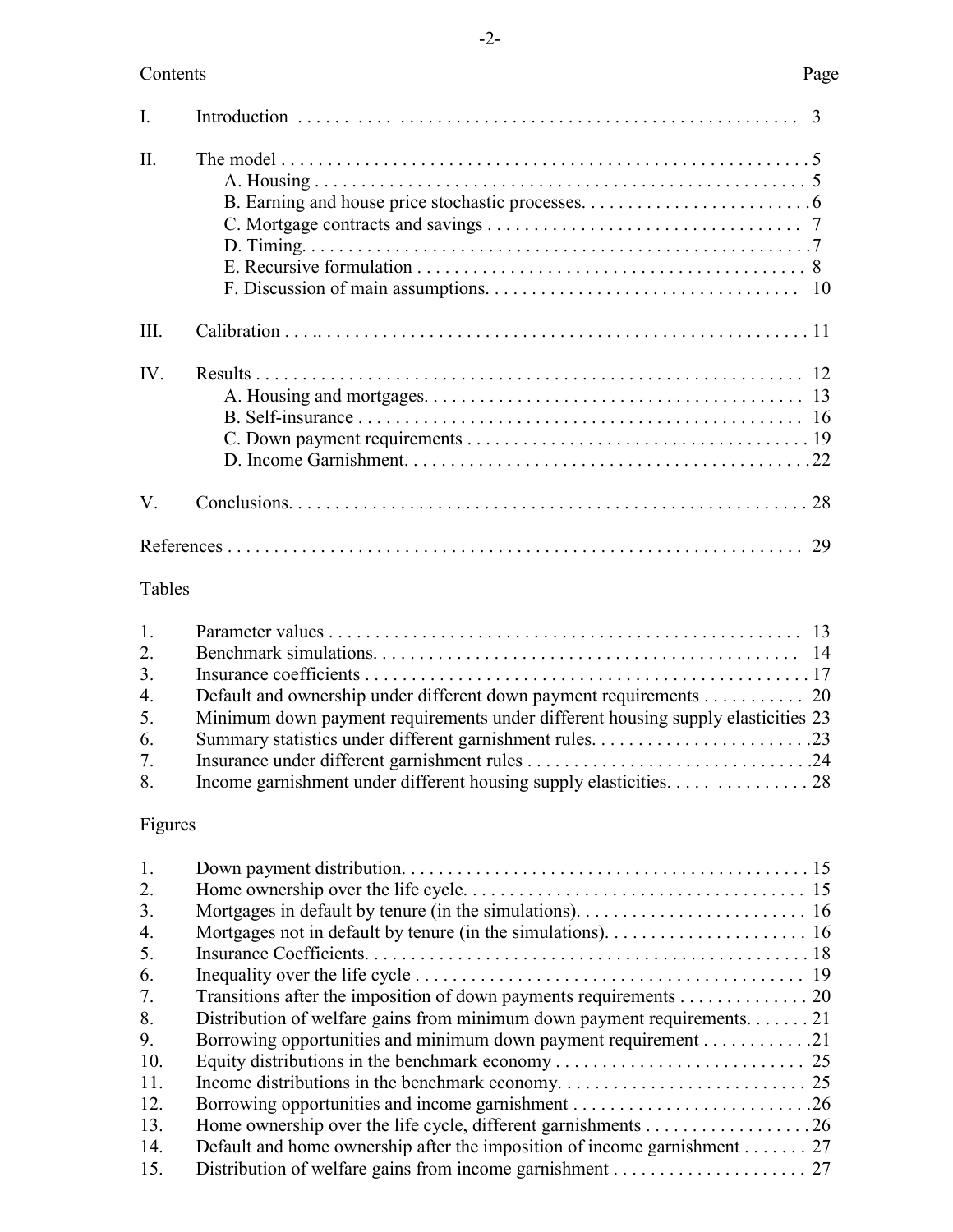#### I. Introduction

This paper proposes a model that accounts for the observed behavior of mortgage borrowing and default in the U.S. and then uses the model to study the effects of introducing minimum down payment requirements and allowing lenders to garnish defaulters' income. Mortgage defaults are widely seen as costly, which has led to both academic and policy discussions about the reduction of default rates. For instance, in the U.S., Qualified Residential Mortgage rules proposed by regulators make higher down payments necessary to allow originators to fully securitize and sell the mortgage, which in turn would result in lower interest rates for borrowers. Critics argue that these rules could have significant negative effects on the home ownership rate (see, for example, MBA, 2011). Others have proposed to allow mortgage creditors to take defaulters' assets or income (see, for example, Feldstein, 2008). The findings in this paper shed light on the possible effects of such mortgage default prevention policies (IMF, 2011, describes the utilization of these policies accross countries).

We propose an extension of a standard incomplete market (SIM) model.<sup>1</sup> In particular, we follow closely the model studied by Kaplan and Violante (2010), but we introduce housing, house price risk, and mortgages. We model mortgages as long-term loans that can be refinanced or enter into default in any period and are collateralized by a house. There are no restrictions on the initial down payment other than the requirement that it be non-negative. Interest rates are set endogenously and depend on the default probability.

We calibrate our model to match income and house price shocks, the median net-worth, the mean house price-to-income ratio, and the home ownership rate in the U.S. Since the home equity position is a key determinant of mortgage default decisions, plugging into the model a realistic process for house price shocks seems crucial for our objective of accounting for defaults and studying implications of default prevention policies.<sup>2</sup>

We find that the model fits non-targeted features of the data. In particular, the endogenous distribution of down payments generated by the model is similar to its empirical counterpart. Again, since the home equity position is a key determinant of mortgage default decisions, the fact that the model generates a plausible distribution of down payments seems crucial for accounting for default behavior. Furthermore, since the policy exercises we study affect the equilibrium through borrowing constraints, it seems important that the model generates a plausible endogenous borrowing behavior. The model also predicts a life-cycle profile of home ownership and a mortgage default rate similar to their empirical counterparts.

We also study the model's predictions about agents' ability to self-insure. This is important because agents' welfare is determined by their ability to borrow and insure

<sup>1</sup>See Carroll (1997), Huggett (1993, 1996), Kaplan and Violante (2010), Krusell and Smith (2006), and Ríos-Rull (1995).

<sup>2</sup>Empirical studies document the importance of home equity for default decisions. See, for example, Bajari et al. (2008), Campbell and Dietrich (1983), Deng et al. (2000), Foote et al. (2008) Mayer et al. (2009), and Schwartz and Torous (2003).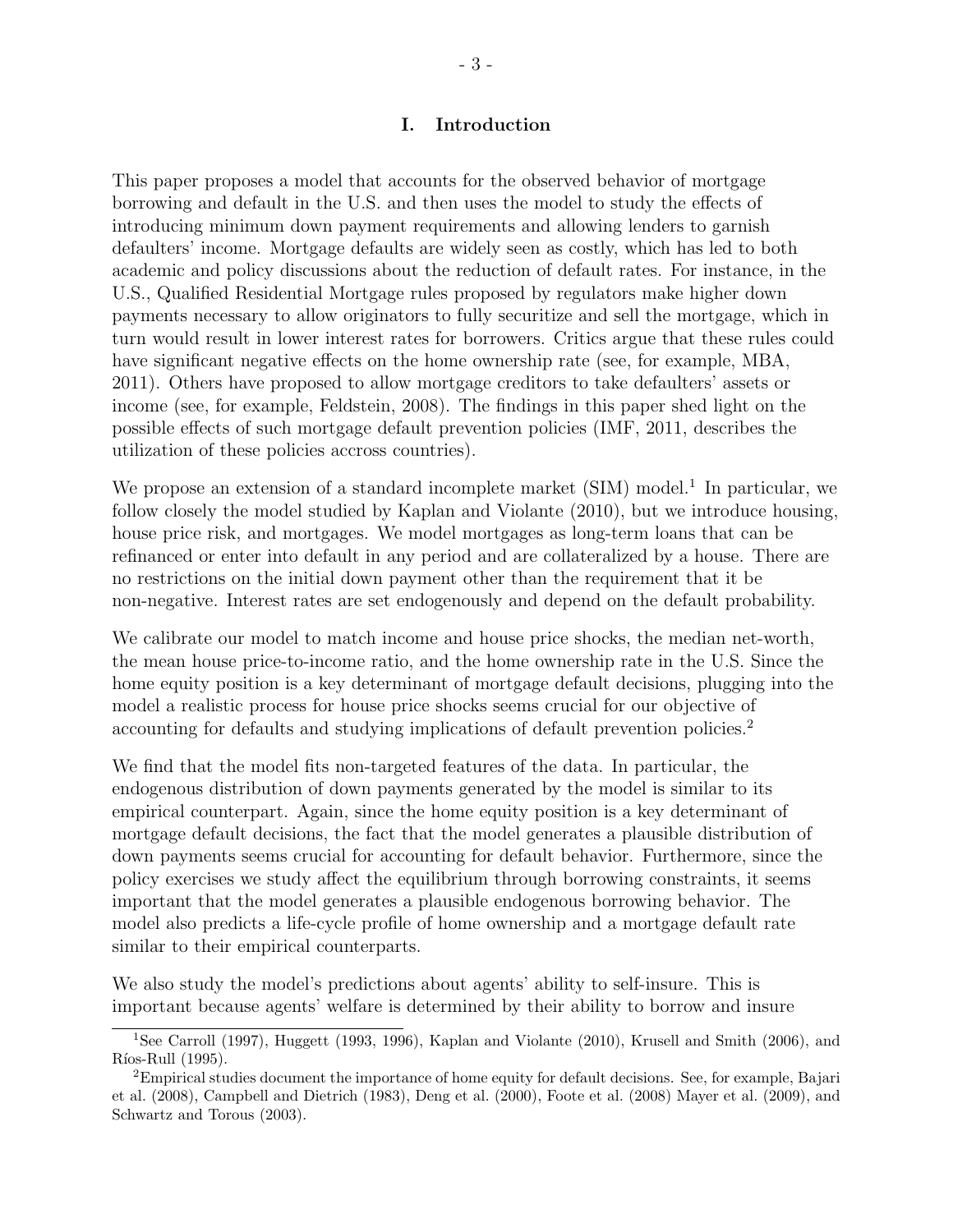against shocks. We find that consumption inequality increases substantially over the life cycle but less than earnings inequality, and its increase is approximately linear. This is consistent with the findings in previous studies (see, for example, Storesletten et al., 2004; Kaplan and Violante, 2010). Furthermore, in our benchmark, average insurance coefficients for income shocks (interpreted as the share of the variance of the shock that does not translate into consumption growth as in Blundell et al., 2008) are very close to the coefficients we obtain in our model without housing and very close to the ones reported by Kaplan and Violante (2010) from their SIM model without housing. While incorporating housing does not have a significant effect on the average value of insurance coefficients, it increases the values of these coefficients for younger agents. Kaplan and Violante (2010) argue that the life-cycle profiles of insurance coefficients in the data are flatter than the ones predicted by a SIM model. Thus, our findings indicate that housing narrows the gap between the SIM model's implications and the data.

We also find that, as in Li and Yao (2007), house price shocks are not an important source of consumption inequality. On the one hand, since housing is a major component of agents' portfolios, one could expect house price shocks to be an important source of risk and cross-sectional heterogeneity. On the other hand, one could expect this role to be less important because a house is not only an investment vehicle but also a consumption good. Using the insurance coefficients proposed by Blundell et al. (2008), we find that 98% of the variance of house price shocks does not translate into changes in consumption. Estimating the marginal propensity to consume housing wealth is a difficult task, and therefore there is a wide range of estimated values (see Carroll et al., 2011, and references therein). Our findings support the expectation of a low marginal propensity to consume housing wealth that results from agents' need to consume housing services (see Benito et al., 2006).

We use the model to perform two policy experiments that shed light on recent discussions about mortgage default prevention policies. First, we study the effects of requiring a minimum down payment. Recall that in our benchmark there is only a non-negative down payment restriction. We find that requiring a minimum down payment of 15% of the house value reduces defaults on mortgages by 30%, reduces the home ownership rate up to only 0.2 percentage points (if the aggregate house price level does not adjust), and may cause house prices to decline up to  $0.7\%$  (if home ownership does not adjust). On the one hand, most home owners (and thus a majority of the population) benefit from improved credit conditions. The minimum down payment requirement increases the cost of defaulting because it implies that it would be more difficult for a defaulter to buy a house in the future. Thus, when the minimum down payment requirement is imposed, home owners can refinance their mortgage at lower interest rates. On the other hand, prospective home buyers are typically worse off with minimum down payment requirements because the requirements make buying a house more difficult.

Second, we study the effects of allowing for garnishment of a defaulter's income. Our benchmark calibration does not allow for garnishment. In most U.S. states, legislation (such as bankruptcy, foreclosure, deficiency, and non-recourse laws) limits the defaulter's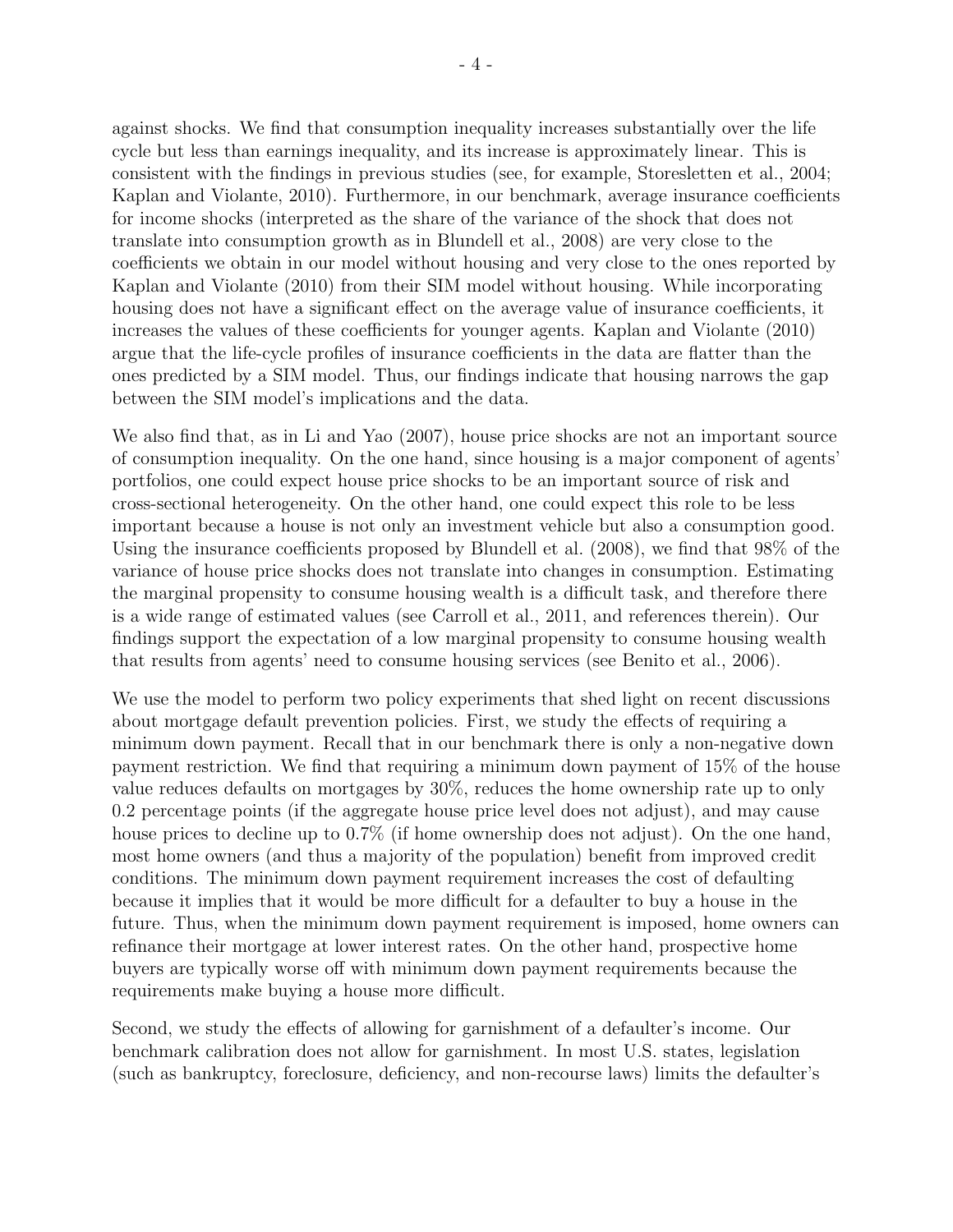responsibility for the difference between the value of the collateral and his debt.<sup>3</sup> We find that garnishing defaulters' income in excess of 43% of median consumption for one year reduces defaults on mortgages by 30%.

Because income garnishment increases the cost of defaulting, under garnishment agents can borrow with a low interest rate even with a low down payment. In our experiment, the potential for garnishment reduces the median down payment from 19% of the house value to 9%. Consequently, it boosts home ownership by up to 4.3 percentage points (if the aggregate house price level does not adjust) and may increase house prices up to 16.1% (if home ownership does not adjust). The improved credit conditions implied by the potential for garnishment benefit most agents. But, since we impose garnishment on existing debt contracts, agents who are very likely to default are worse off with this policy.

#### II. The model

We study a life-cycle SIM model close to the one presented by Kaplan and Violante (2010). As they do, we model the choices of an agent who lives up to T periods and works until age  $W \leq T$ . In contrast with their study, we assume that (i) in addition to consuming non-durable goods, the agent consumes housing; (ii) in addition to earning shocks, the agent faces house price shocks; and (iii) borrowing options are endogenously given by lenders' zero-profit conditions on mortgages contracts.

# A. Housing

We present a stylized model of housing that follows closely the one presented by Campbell and Cocco  $(2003)$ .<sup>4</sup> As in Campbell and Cocco  $(2003)$ , we assume that the agent must live in a house and that, in any given period, the agent may own up to one house. For simplicity, we assume all houses the agent could own deliver the same housing services and have the same price,  $p_t$ . This price changes stochastically over time. If the agent owns a house, he must live in the house he owns. The cost of buying a house is  $\xi_B p_t$ , and the cost of selling a house is  $\xi_{S}p_{t}$ .

We depart from Campbell and Cocco (2003) by allowing the agent to choose whether to own or rent his house. For simplicity, we assume a constant renting cost  $r$  that the agent must pay each period in which he chooses to rent. Assuming a constant renting cost facilitates the assurance that the agent can always afford housing. There is a disutility from renting denoted by  $\theta$ . Thus, the agent maximizes

$$
E_t\left[\sum_{s=0}^{T-t} \beta^s \zeta_{t,t+s}\left(\frac{c_{t+s}^{1-\gamma}}{1-\gamma}-I_{t+s}\theta\right)\right],
$$

<sup>3</sup>Mitman (2011) models differences in bankruptcy and non-recourse laws across U.S. states.

<sup>&</sup>lt;sup>4</sup>Campbell and Cocco (2003) study the optimal choice between fixed-rate mortgages and adjustable-rate mortgages in an environment with inflation and interest rate risk.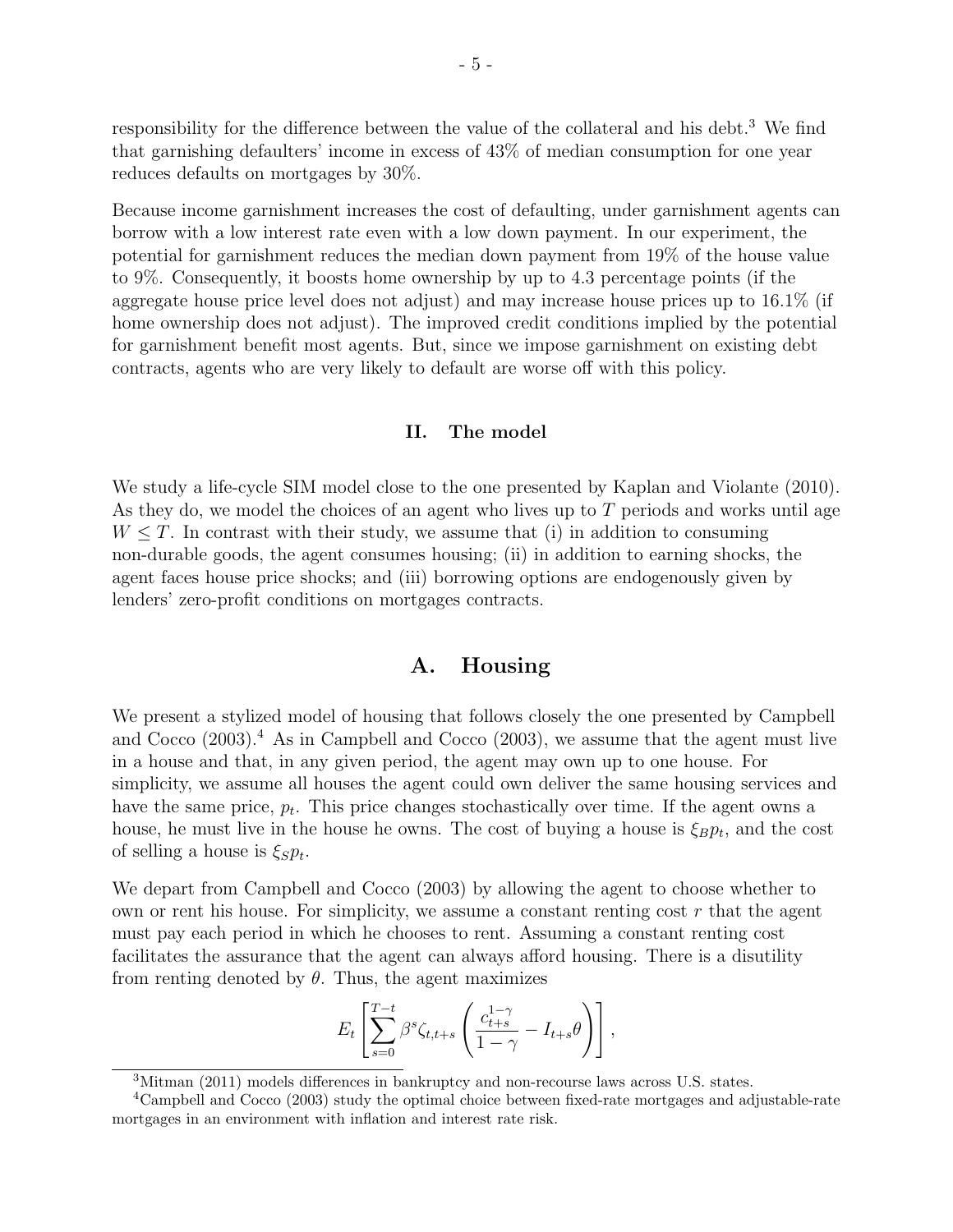where  $\beta$  denotes the subjective discount factor,  $\zeta_{t,t+s}$  denotes the probability on being alive at age  $t + s$  conditional of being alive at age t,  $c_t$  denotes consumption at age t,  $\gamma$  denotes the curvature parameter, and  $I_t = 1$   $(I_t = 0)$  if the agent is renting (owns a house). All agents alive at the beginning of age T die with certainty at the end of that period.

# B. Earning and house price stochastic processes

We allow for correlation between earnings and house prices. As it is standard in the housing literature, we explicitly allow for predictability in house prices (see Corradin et al., 2010; Nagaraja et al., 2009, and references therein). In particular, following Nagaraja et al.  $(2009)$ , the log of the house price is assumed to follow an AR(1) process:

$$
\log(p_{t+1}) = (1 - \rho_p) \log(\bar{p}) + \rho_p \log(p_t) + \nu_t,\tag{1}
$$

where  $\bar{p}$  is the mean price.

Each period, the agent receives an endowment of income  $y_t$ . Before retirement, income has a persistent component, a life-cycle component, and an i.i.d component:

$$
\log(y_t) = z_t + f_t + \varepsilon_t,
$$

where

$$
z_t = \rho_z z_{t-1} + e_t,
$$

 $\varepsilon$  is normally distributed with variance  $\sigma_{\varepsilon}^2$ , and e and  $\nu$  are jointly normally distributed with correlation  $\rho_{e,\nu}$  and variances  $\sigma_e^2$  and  $\sigma_{\nu}^2$ .

Note that we abstract from the fixed component in the agent's earning process used in the literature to capture differences such as education (see, for example, Krueger and Perri, 2006). This abstraction is convenient because we assume the agent can only choose from two possible levels of housing services (as he chooses whether to own or rent).<sup>5</sup>

It is well understood that social security may play an important role in terms of risk-sharing. We model social security using a concave schedule as in Storesletten et al. (2004) but, in order to economize one state variable, we use the last realization of the persistent component of working-age income as a proxy for the lifetime average income. Benefits are equal to 90% of average past earnings up to a first bend point, 32% from this first bend point to a second bend point, and 15% from this second bend point to a third bend point, and fixed at the level of the third bend point beyond that. The three bend points are set at, respectively, 0.18, 1.10, and 2.30 times cross-sectional average gross earnings.

<sup>5</sup>Alternatively, for each level of the fixed component in the agent's earning process, we could compute one economy with two levels of housing services. Because the income elasticity of housing consumption is close to 1 (see Aguiar and Bils, 2011), we expect each of these economies would be very similar to the one we study.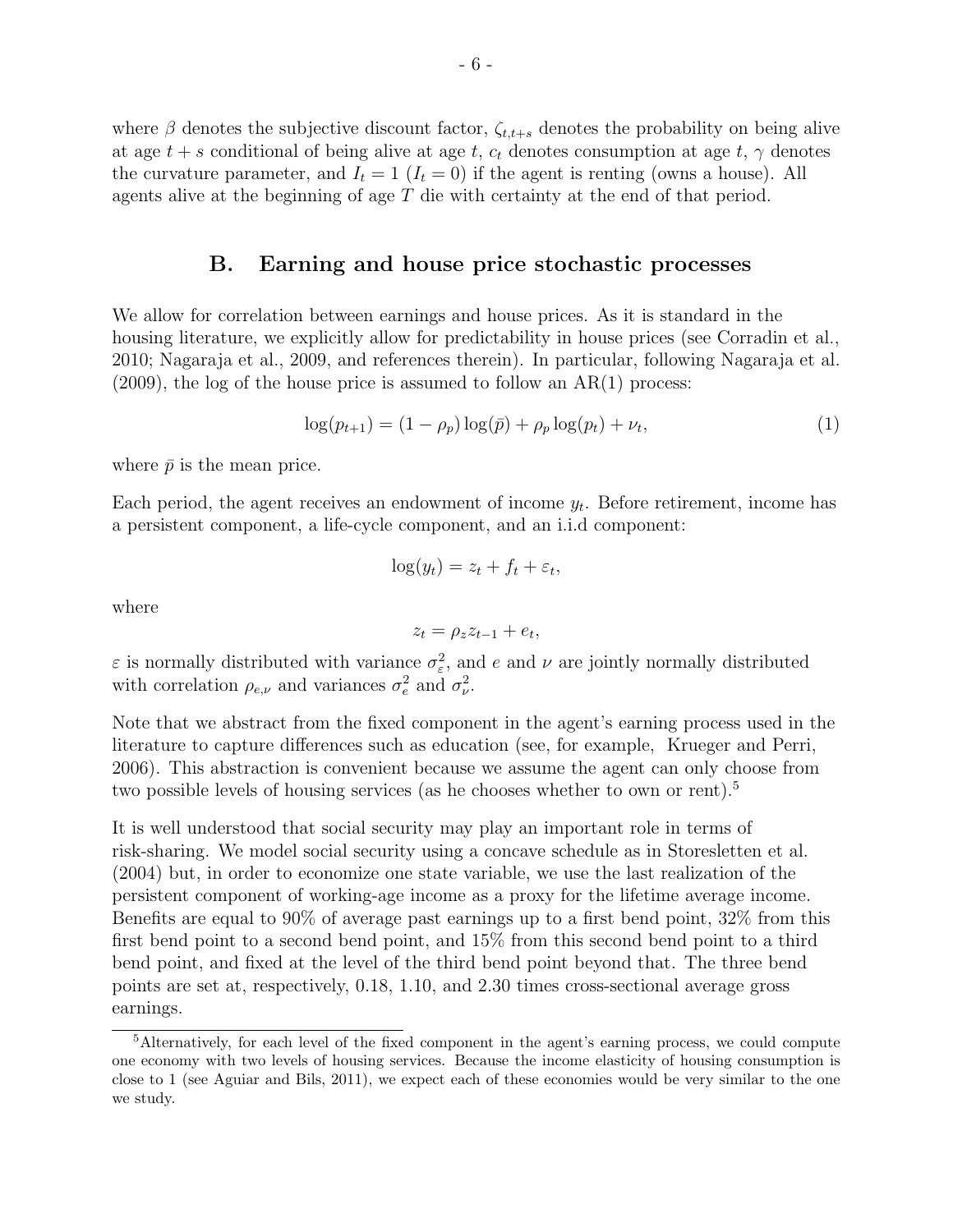### C. Mortgage contracts and savings

Mortgage loans are the only loans available to the agent and he can have up to one mortgage. A mortgage for an agent of age  $t$  is a promise to make constant payments of  $b > 0$  for next  $n = T - t$  years or to cancel his debt in any period before T by paying the value of the remaining payment obligations discounted at the risk-free rate,  $q^*(n)$ , where

$$
q^*(n) = \begin{cases} \sum_{j=1}^n \left(\frac{1}{1+\overline{r}}\right)^j, & \text{if } b > 0\\ 1, & \text{otherwise.} \end{cases}
$$

The agent can default on his mortgage. If the agent chooses to default he hands in his house to his lender who sells it with a discount at  $p_t(1-\overline{\xi}_S)$ , with  $0 \leq \overline{\xi}_S \leq 1$ . The lender also may garnish part of the defaulter's income,

$$
\pi(b, y, p, n) = \min \{ \max \{ y - \phi, 0 \}, q^*(n)b - p \},
$$

where  $\phi$  denotes the minimum subsistence consumption that the agent is legally entitled to and  $q^*(n)b - p$  denotes the deficiency balance after the foreclosed property is sold. The agent must rent in the period in which he defaults.

Each period, a home owner with positive expected home equity receives a transfer  $\epsilon(b', p, n)$ equal to his discounted expected next-period home equity position (net of the cost of selling the house) multiplied by the probability of his death,

$$
\epsilon(b', p, n) = \max \left\{ 0, \frac{1 - \chi_n}{1 + \bar{r}} \left[ \mathbb{E}[p'|p](1 - \xi_S) - q^*(n - 1) \max \{b', 0\} \right] \right\},\
$$

where  $\chi_n$  denotes the probability of being alive next period at age  $T - n$ . If the home owner dies, the financial intermediary who contracted with the home owner receives the house. After paying the selling cost, the financial intermediary sells the house and uses the proceeds to pay to the mortgage holder the minimum between the mortgage prepayment amount and the proceeds from the house sale. Mortgages are priced by risk-neutral lenders who make zero expected profits and have an opportunity cost of lending given by the interest rate  $\bar{r}$ .<sup>6</sup>

We denote by  $b_0$  the agent's initial asset position. If the agent does not have a mortgage, he can save using one-period annuities. If the agent has a mortgage, he can save only by accumulating home equity.

# D. Timing

The timing of events is as follows. At the beginning of the period, the agent observes the realization of his earning and house price shocks. After observing his shocks, the agent

<sup>&</sup>lt;sup>6</sup>In a model with asymmetric information about the borrower's type, Guler (2008) study the effects of improvements in the lenders' ability to assess mortgage credit risk.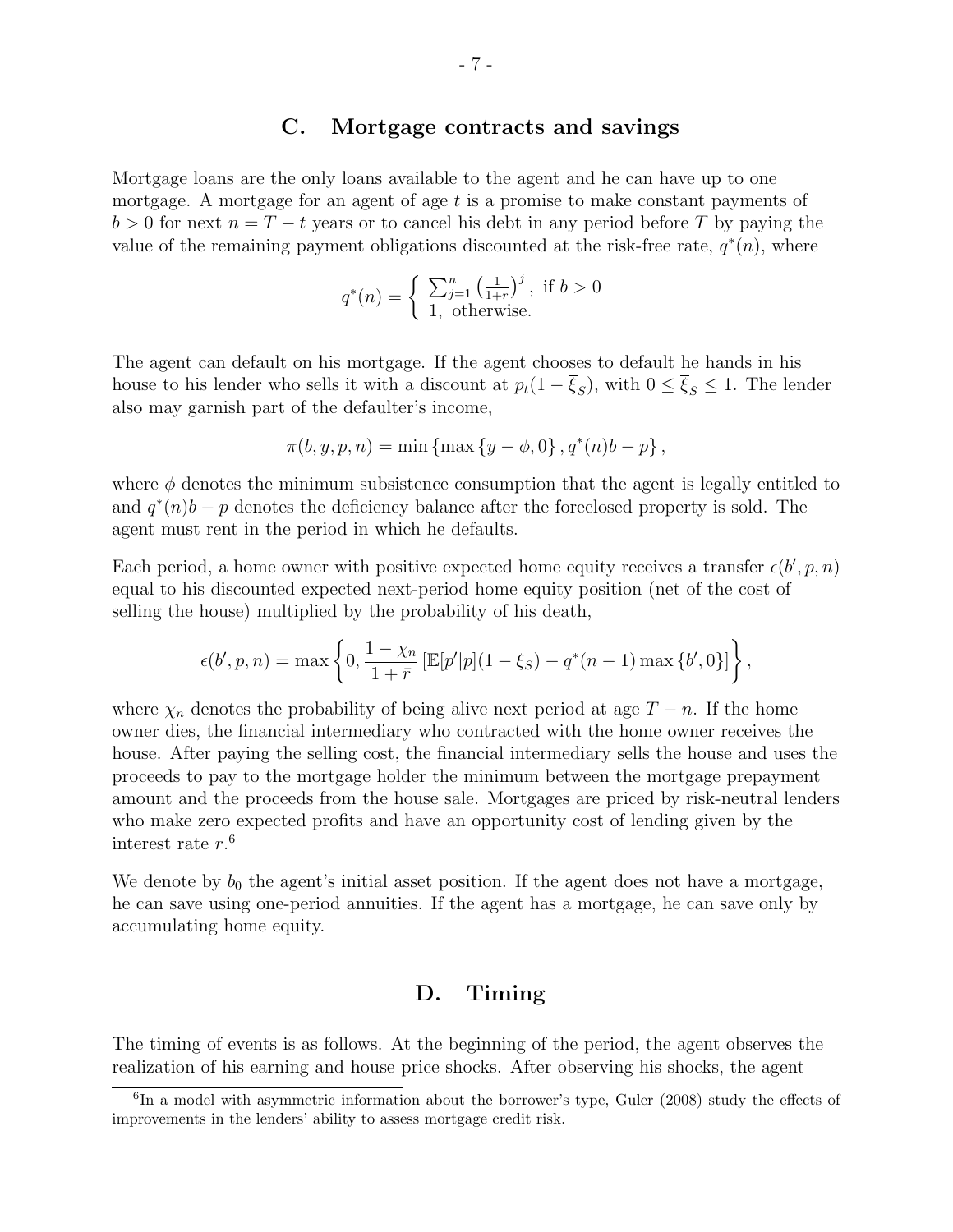makes his housing and borrowing decisions. If the agent enters the period as a renter, he chooses to either become a home owner or to stay as a renter. If the agent enters the period as a home owner with a mortgage, he can: (i) make his current-period mortgage payment; (ii) default; (iii) sell the house, prepay his mortgage, rent, and save; and (iv) prepay and change his financial position. If the agent enters the period as a home owner without a mortgage, he chooses whether to stay in his house or sell his house, as well as his next-period financial position.

### E. Recursive formulation

The lifetime utility of an agent who enters the period as a renter and can live up to  $n$ periods is given by

$$
R(b, z, \varepsilon, p, n) = \max\{G(\cdot), B(\cdot)\},\tag{2}
$$

where  $b \leq 0$  denotes the renter's saving level at the beginning of the period, G denotes the lifetime utility of an agent who decides to stay as a renter during the period and  $B$  denotes the lifetime utility of an agent who buys a house in the period.

If the agent continues renting, he can choose his next-period savings  $b' \leq 0$ . Since the agent saves using one-period annuities, in order to have an asset level of  $b' \leq 0$  next period, he needs to save  $\frac{\chi_n}{1+\overline{r}}b'$  in the current period. The value of  $G(b, z, \varepsilon, p, n)$  is determined as follows:

$$
G(b, z, \varepsilon, p, n) = \max_{b' \le 0} \left\{ u \left( y - b + \frac{\chi_n}{1 + \overline{r}} b' - r \right) - \theta + \beta \chi_n \mathbb{E}[R(b', z', \varepsilon', p', n - 1)|z, p] \right\}.
$$
\n(3)

Let  $b'q(b', z, p, n)$  denote the resources the agent obtains with a mortgage that promises to pay  $b' > 0$  per period, or the resources the agent has to save if he wants to have  $-b' > 0$  of financial assets next period. Then,

$$
q(b', z, p, n) = \begin{cases} \frac{\chi_n(q_{\text{pay}} + q_{\text{prepay}} + q_{\text{default}}) + (1 - \chi_n)q_{\text{die}}}{1 + \overline{r}} & \text{if } b' > 0\\ \frac{\chi_n}{1 + \overline{r}} & \text{if } b' \le 0, \end{cases}
$$

where

$$
q_{\text{pay}} = \mathbb{E}\left[I_{\text{pay}}(b', z', \varepsilon', p', n-1) (1 + q(b', z', p', n-1)) | z, p\right],
$$
  
\n
$$
q_{\text{prepay}} = \mathbb{E}\left[I_{\text{prepay}}(b', z', \varepsilon', p', n-1) q^*(n-1) | z, p\right],
$$
  
\n
$$
q_{\text{default}} = \mathbb{E}\left[\frac{I_{\text{default}}(b', z', \varepsilon', p', n-1) (p'(1 - \overline{\xi}_S) + \pi(b', z', \varepsilon', p', n-1))}{b'} | z, p\right],
$$
  
\n
$$
q_{\text{die}} = \mathbb{E}\left[\frac{\min\{q^*(n-1)b', p'(1 - \xi_S)\}}{b'} | p\right].
$$

In the expressions above,  $I_{\text{pay}}(b', z', \varepsilon', p', n-1)$  is an indicator function that is equal to one (zero) if the optimal choice of an agent with states  $(b', z', \varepsilon', p', n-1)$  is to make (to not make) his current-period mortgage payment;  $I_{\text{prepay}}(b', z', \varepsilon', p', n-1)$  is equal to one (zero)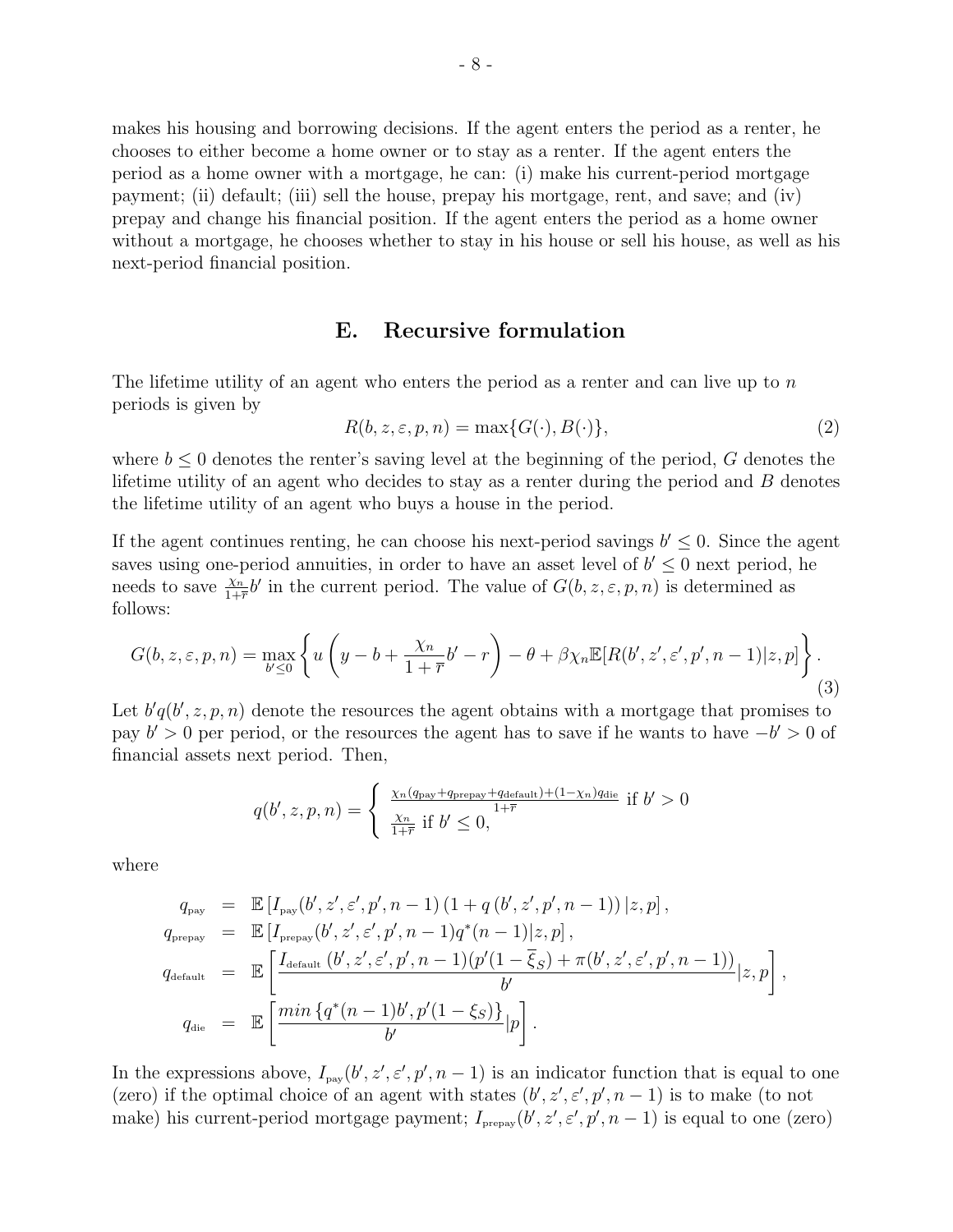if his optimal choice is (is not) to prepay his mortgage;  $I_{\text{default}}(b', z', \varepsilon', p', n-1)$  is equal to one (zero) if his optimal choice is (is not) to default.

The expected discounted lifetime utility of an agent who decides to buy a house satisfies

$$
B(b, z, \varepsilon, p, n) = \max_{b'} \{ u (y - b + b'q(b', z, p, n) - (1 + \xi_B)p + \varepsilon(b', p, n)) + \beta \chi_n \mathbb{E}[H(b', z', \varepsilon', p', n - 1)|z, p] \}s.t. b'q(b', z, p, n) \le p,
$$
 (4)

where H denotes the expected discounted lifetime utility of an agent who enters the period as a home owner; i.e,

$$
H(b, z, \varepsilon, p, n) = \begin{cases} \max\{P(\cdot), D(\cdot), S(\cdot), F(\cdot)\} & \text{if } b > 0\\ \max\{M(\cdot), S(\cdot)\} & \text{otherwise.} \end{cases}
$$
(5)

If  $b > 0$ , H is the maximum among four options. The value of the first option is given by P, the expected discounted lifetime utility of making the current-period mortgage payment, in which case the agent cannot further adjust his financial asset position and  $b' = b$ ,

$$
P(b, z, \varepsilon, p, n) = u(y - b + \epsilon(b, p, n)) + \beta \chi_n \mathbb{E}[H(b, z', \varepsilon', p', n-1)|z, p]. \tag{6}
$$

The second value is given by  $D$ , the expected discounted lifetime utility of defaulting, in which case the agent cannot save or borrow and  $b' = 0$ ,

$$
D(b, z, \varepsilon, p, n) = u(y - \pi(b, z, \varepsilon, p, n) - r) - \theta + \beta \chi_n \mathbb{E}[R(0, z', \varepsilon', p', n-1)|z, p]. \tag{7}
$$

The value of the third option is given by S, the expected discounted lifetime utility of selling the house and then becoming a renter and saving  $b' \leq 0$ ,

$$
S(b, z, \varepsilon, p, n) = \max_{b' \le 0} \left\{ u \left( y - q^*(n)b + p(1 - \xi_S) - r + \frac{\chi_n b'}{1 + \overline{r}} \right) - \theta + \beta \chi_n \mathbb{E}[R(b', z', \varepsilon', p', n - 1)|z, p] \right\}
$$
(8)

.

The fourth and last value is given by  $F$ , the expected discounted lifetime utility of prepaying the mortgage and then asking for a new mortgage or saving,

$$
F(b, z, \varepsilon, p, n) = \max_{b'} \{ u (y - q^*(n)b + q(b', z, p, n)b' + \varepsilon(b', p, n)) + \beta \chi_n \mathbb{E}[H(b', \varepsilon', p', n-1)|z, p] \}
$$
  
s.t.  

$$
b'q(b', z, p, n) \le p.
$$
 (10)

If  $b \leq 0$ , there are only two options. The first option is selling the house and then becoming a renter. The value of this option is S. The second option is to continue as an owner. The value of this option is given by  $M$ ,

$$
M(b, z, \varepsilon, p, n) = \max_{b'} \{ u(y - b + q(b', z, p, n)b' + \epsilon(b', p, n)) + \beta \chi_n \mathbb{E}[H(b', z', \varepsilon', p', n-1)|z, p] \}
$$
  
s.t. (11)  

$$
b'_{\alpha}(b', z, p, n) \leq p
$$

$$
b'q(b',z,p,n) \le p. \tag{12}
$$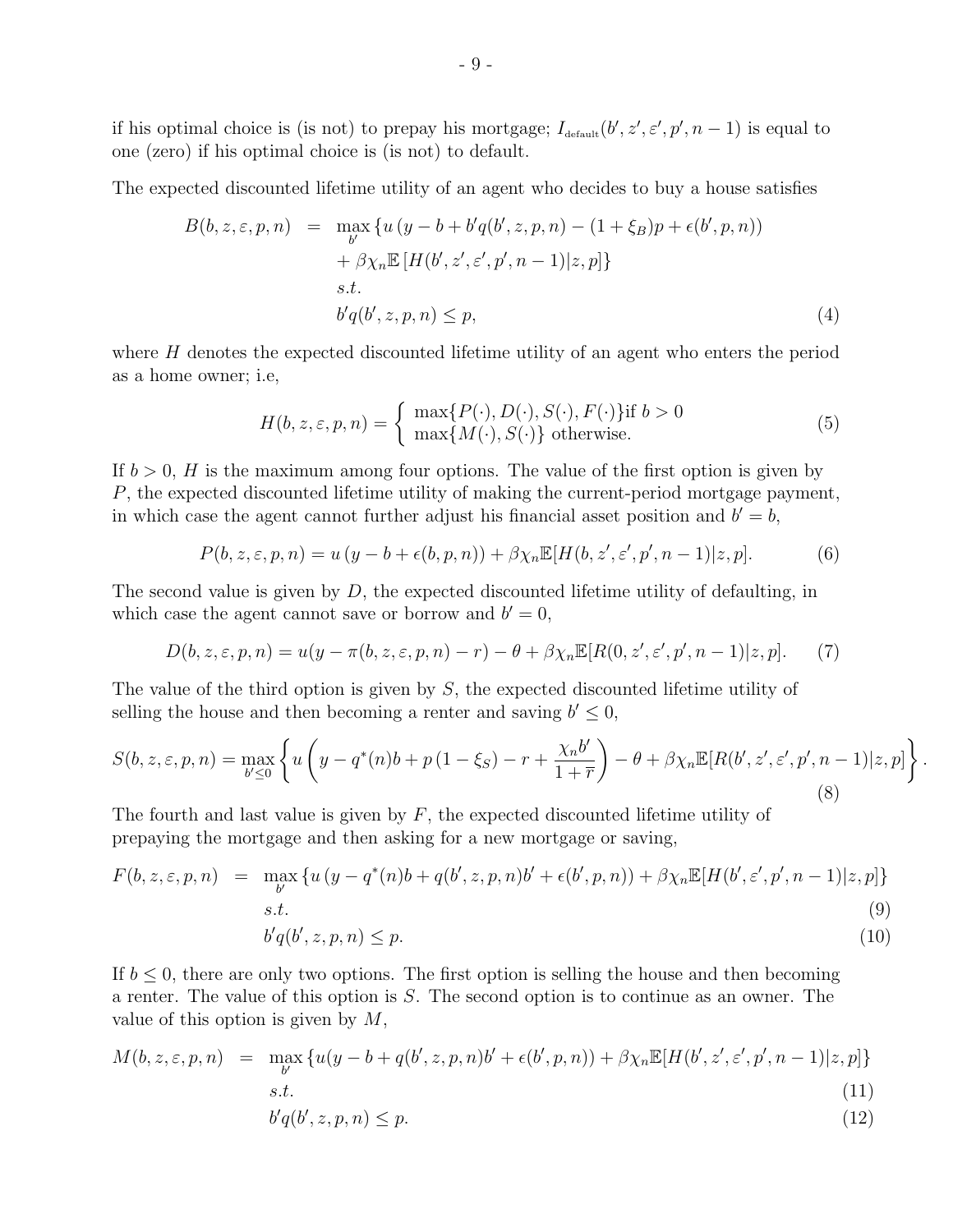Borrowing constraints in equations (4), (10), and (12) imply that the agent cannot ask for a mortgage with a loan-to-value ratio higher that 100%. With these constraints, a version of our model with  $p_t = 0$   $\forall t$  is a SIM model without housing and with a zero borrowing limit. This facilitates the comparison of our findings with those of previous studies.

# F. Discussion of main assumptions

There are several characteristics of our framework that are important in accounting for our results and in differentiating our work from other studies. We assume the agent chooses his debt level.<sup>7</sup> This contrasts with the approach in other studies where the borrower's choice is restricted to a small predetermined set of down payment levels. Since home equity is a key determinant of mortgage default decisions, having a realistic distribution of down payments seems crucial for accounting for mortgage defaults. More importantly, a clear advantage of our approach is that it allows for endogenous changes in down payment levels (that we find are significant) when we perform policy experiments that change the mortgage contracts available to the agent.

We assume that home equity is affected by shocks to house prices that do not affect the services the agent obtains from the house. Thus, our house price shocks affect both the agent's wealth and the price of housing services. Our approach contrasts with the one in previous studies that model shocks to the house value as depreciation shocks that affect the agent's wealth but do not affect the price of housing. Allowing for house price shocks that affect both wealth and housing prices could be important for accounting for the effects of these shocks on non-housing consumption and mortgage default decisions. Additionally, our modeling allows us to calibrate the stochastic process for house prices using estimations obtained with micro data. Previous studies often calibrate depreciation shocks to match the default rate.

We assume the agent borrows using flexible long-term debt contracts. This contrasts with previous studies that assume one-period debt. The duration of debt contracts influence the effects of house price shocks on non-housing consumption and mortgage default decisions. First, long-term debt contracts provide insurance to the agent by eliminating the obligation to refinance after a decline in the house price. With long-term contracts, mortgage payment obligations are independent from the house price. In contrast, with one-period debt, the agent typically asks for a new mortgage every period. After a house price decline, since the borrowing cost increases, if the agent chooses to not default he has less resources available for non-housing consumption. Therefore, the agent's obligation to refinance could trigger a default after a relatively mild house price decline. Assuming long-term debt allows us to avoid such default. On the other hand, long-term debt allows the model generate mortgage defaults after a sequence of realistic mild house price declines. Since most agents choose significant down payments, price declines that trigger a default on a

 $7$ Our modeling of mortgages extends the equilibrium default model à la Eaton and Gersovitz (1981) that has been used in quantitative studies of credit card debt (see, for example, Athreya, 2005, 2006; Chatterjee et al., 2007).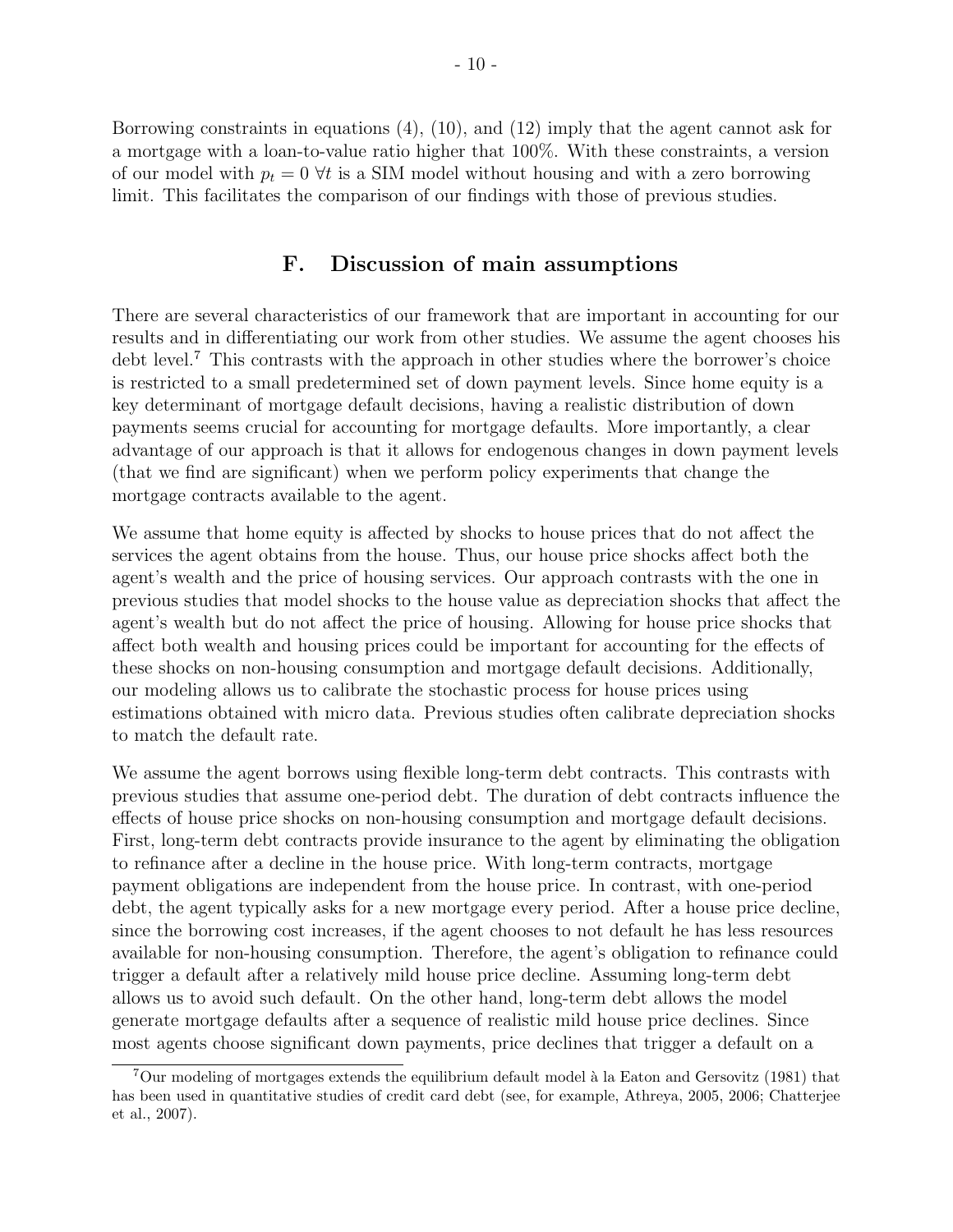new mortgage must be large. With one-period debt, all mortgages are new and, therefore, a sequence of mild house price declines does not trigger a default.

In addition, each period we allow the agent to refinance by prepaying his mortgage and asking for a new mortgage. In most previous studies, refinancing is not possible or is expensive. Allowing for refinancing makes it possible to study how changes in the mortgage contracts available to the agent may affect homeowners who may want to refinance in the future. As most studies of mortgage debt, we do not allow mortgage debtors to hold multiple mortgages (or home-equity lines of credit). However, since we allow for prepayment, the agent can change his home equity position. Since home equity is a key determinant of default decisions, the agent must be able to adjust his equity position to be able to choose his exposure to default risk. Importantly, we allow the interest rate on mortgage contracts to be a function of the borrower's characteristics. This eliminates profitable deviations for lenders. Previous studies pool borrowers with different characteristics into the same mortgage contract.<sup>8</sup>

There are two key simplifying assumptions in our framework. First, we assume mortgage payments are constant and the mortgage duration is fixed. However, because we allow borrowers to modify their debt level every period, they can choose a decreasing or increasing pattern of mortgage payments and change the effective duration of their mortgage. Second, as it is standard in models of bankruptcy (Chatterjee et al. (2007)), to save computation time we do not allow agents to hold debt and assets at the same time. However, since we allow borrowers to modify the equity they have in their house, they can change their savings every period. We show in section B. that the agent's ability to self-insure in our framework is comparable to the one in the SIM model without housing where the agent saves using financial assets.

Finally, in order to facilitate the comparison of our findings with those of previous studies of household risk and cross-sectional heterogeneity, we incorporate the features discussed above in a life-cycle SIM model. When we assume that house prices are equal to zero, our model is very similar to the model without housing studied by Kaplan and Violante (2010).

# III. Calibration

We calibrate the model using data for the U.S. A period in the model refers to a year; agents enter the model at age 22, retire at age 62, and die no later than at age 82. Survival rates are obtained from the Centers for Disease Control and Prevention. We assume that the initial asset position matches the mean net asset position at age 22 in the 2004 Survey of Consumer Finances.

Our strategy is to feed into the model stochastic processes for income and prices estimated using micro data. We pin down the variance of house price innovations  $\sigma_{\nu}^2$  and the

<sup>8</sup>Corbae and Quintin (2010) show that pooling borrowers into the same contract could affect their results significantly. They discuss how much of the recent rise in foreclosures can be explained by the introduction of mortgage contracts with low down payments and delayed amortization.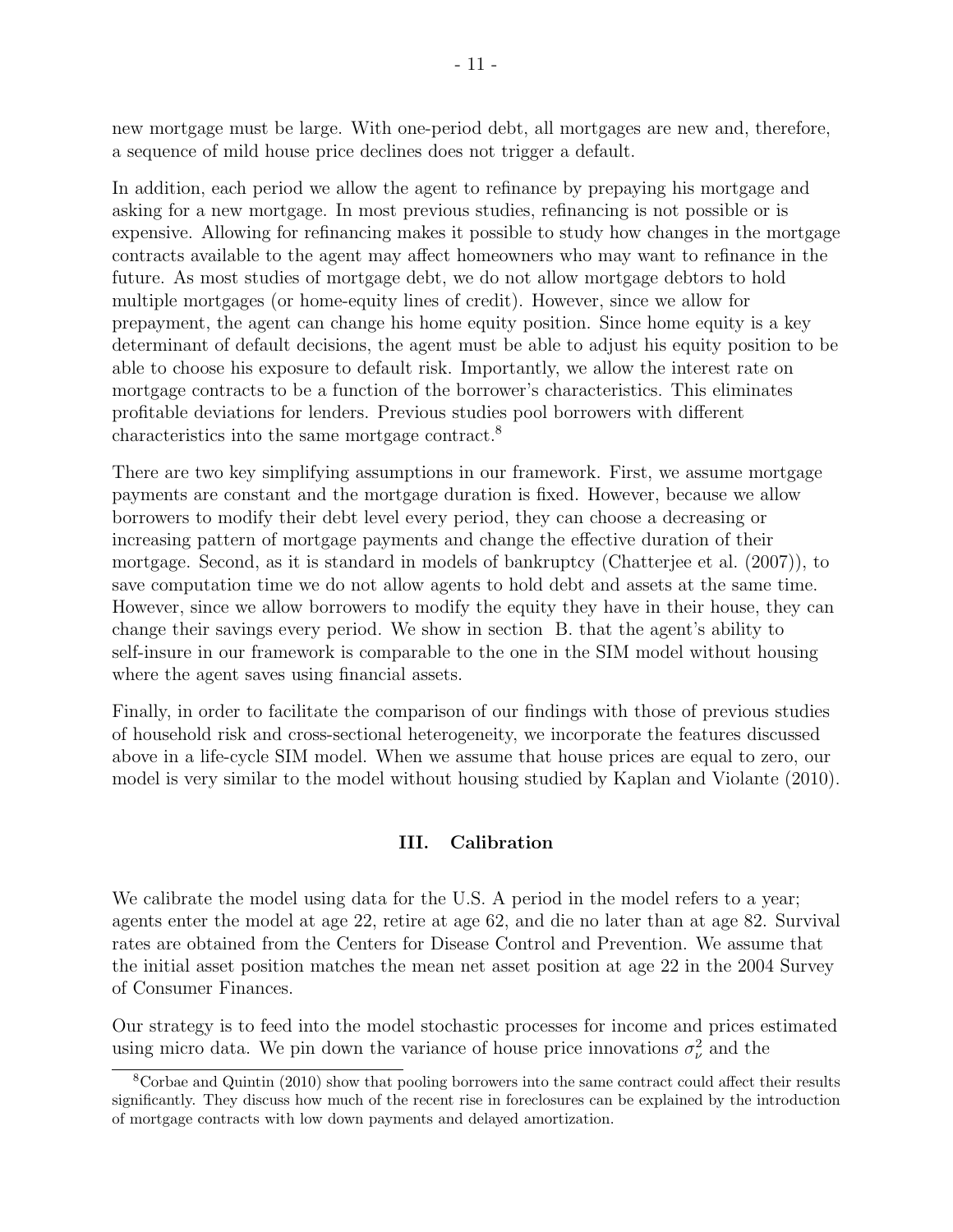correlation of income and house price innovations  $(\rho_{e,\nu})$  by seeking to match the standard deviation of house price growth and the correlation between house price growth and income growth estimated by Campbell and Cocco (2003),  $\sigma_{\Delta_p} = 0.115$  and  $\rho_{\Delta_p,\Delta_q} = 0.027$ , where

$$
\Delta_p = \log(p_{t+1}) - \log(p_t),
$$
  

$$
\Delta_y = \log(y_{t+1}) - \log(y_t),
$$

and  $\sigma_{\Delta_p}$  and  $\rho_{\Delta_p,\Delta_y}$  are, respectively, the standard deviation of  $\Delta_p$  and the correlation coefficient of  $\Delta_p$  and  $\Delta_y$ . We use the estimate of the persistence of house prices  $(\rho_p)$  by Nagaraja et al. (2009).

The life-cycle component of the income process is calibrated following Kaplan and Violante (2010). The estimated profile peaks after 21 years of labor market experience at twice the initial value, and then it slowly declines to 80% of the peak value. The parameters  $\sigma_e$ ,  $\sigma_{\epsilon}$ and  $\rho_z$  are set according to Storesletten et al. (2004).

For our benchmark, we assume that there is no income garnishment after default; i.e., we assume that  $\phi$  is higher than the maximum possible income level. In Section 5.4 we solve the model for different values of  $\phi$ . We assume rent is zero  $(r = 0)$  to ensure that agents are always able to afford renting. Therefore, the only cost of renting is determined by the disutility parameter  $\theta$ .<sup>9</sup>

The disutility from renting, the discount factor, and the mean house price are calibrated to match the home ownership rate, the mean house price-to-income ratio, and median home equity. The mean house price is the key parameter that allows us to match the mean house price-to-income ratio. The discount factor is the key parameter that allows us to match the median home equity, while the disutility associated with renting is the key parameter to determine home ownership in our simulations.

We use estimations presented in previous studies to set the remaining parameter values. We set  $\gamma = 2$ , which is within the range of accepted values in studies of real business cycles. Following Kocherlakota and Pistaferri (2009), we set  $\bar{r} = 2\%$ . We set the cost of buying and selling a house using estimates in Gruber and Martin (2003) and Pennington-Cross (2006). Table 1 presents the value of all parameters used.

#### IV. Results

We solve the model using the discrete state space method. For  $b$ , we use 300 evenly spaced grid points between -20 and 20, and 200 evenly spaced grid points between -120 and -20.<sup>10</sup>

<sup>9</sup>Chambers et al. (2009a) present a richer model of the home ownership decision and account for the boom in home ownership from 1994 to 2005 by examining the roles of demographic changes and mortgage innovations. Chambers et al. (2009b) study different policies to foster owner-occupied housing and how housing impacts the effects of income tax reforms.

 $10H$ atchondo et al. (2010) discuss the computation cost of obtaining accurate solutions in equilibrium default models.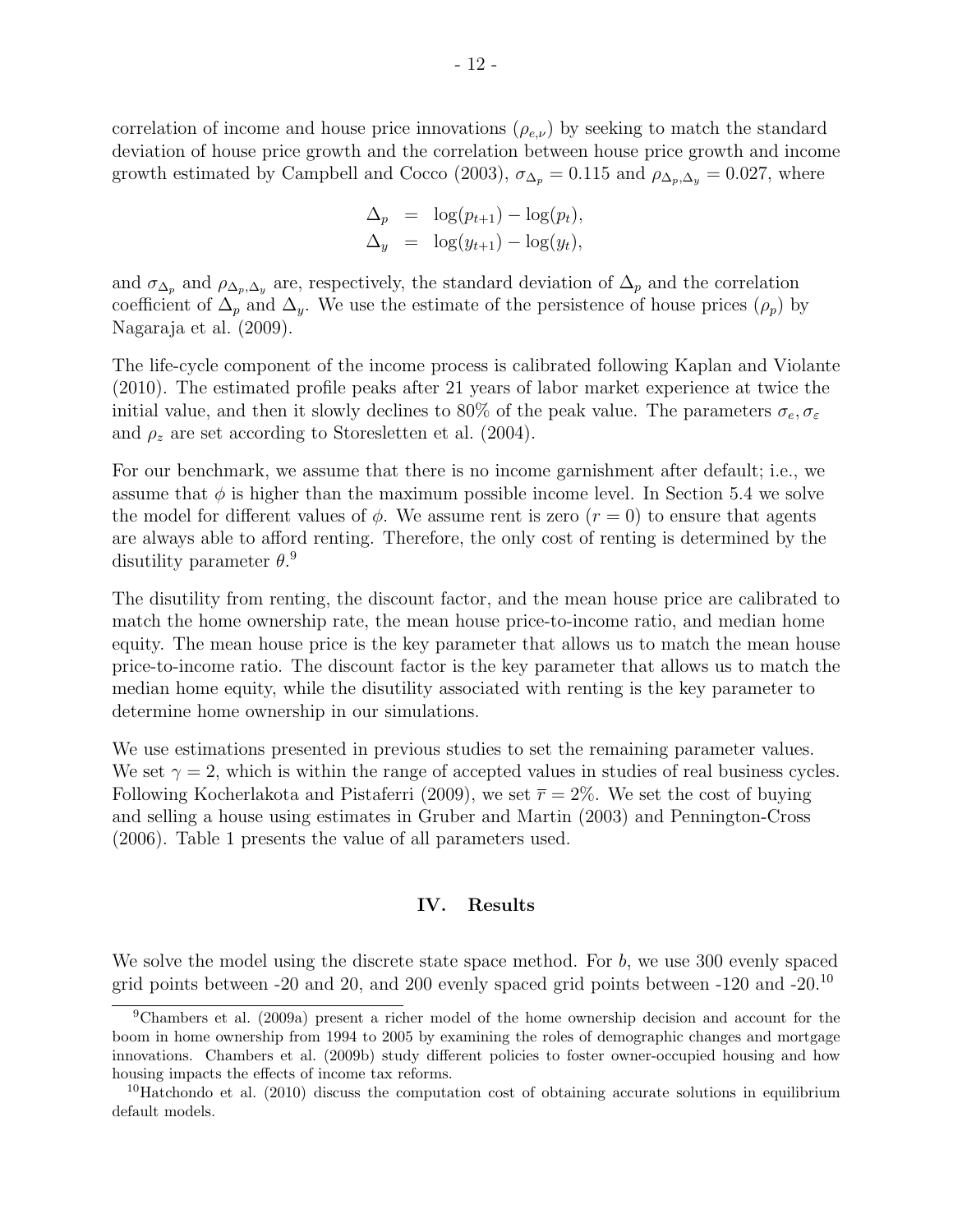| Parameter                                 | Value    | Definition                       | <b>Basis</b>                       |
|-------------------------------------------|----------|----------------------------------|------------------------------------|
| $\sigma_{\nu}^2$                          | 0.302    | Variance of $\nu$                | Campbell and Cocco (2003)          |
| $\rho_{e,\nu}$                            | 0.115    | Correlation e and $\nu$          | Campbell and Cocco (2003)          |
| $\rho_p$                                  | 0.970    | Persistence in $p$               | Nagaraja et al. (2009)             |
| f(a)                                      |          | Life-cycle component             | Kaplan and Violante (2010)         |
| $\sigma_{\varepsilon}^2 \over \sigma_e^2$ | 0.0630   | Variance of $\varepsilon$        | Storesletten et al. (2004)         |
|                                           | 0.0166   | Variance of $e$                  | Storesletten et al. (2004)         |
| $\rho_z$                                  | 0.990    | Persistence in z                 | Storesletten et al. (2004)         |
| $\phi$                                    | $\infty$ | Income not subject to garnishing | No garnishment                     |
| $\mathcal{r}$                             | $\theta$ | Rent                             | Positive consumption               |
| $\overline{r}$                            | 0.020    | Risk-free rate                   | Kocherlakota and Pistaferri (2009) |
| b <sub>0</sub>                            | 0.250    | Initial wealth                   | <b>SCF</b>                         |
| $\gamma$                                  | 2.000    | Risk aversion                    | Standard RBC                       |
|                                           | 0.025    | Cost of buying, hhds             | Gruber and Martin (2003)           |
|                                           | 0.070    | Cost of selling, hhds            | Gruber and Martin (2003)           |
| $\xi_B$<br>$\xi_S$<br>$\xi_S$             | 0.220    | Cost of selling, bank            | Pennington-Cross (2006)            |
| $\theta$                                  | 0.105    | Renting disutility               | Calibrated to match targets        |
| $\overline{p}$                            | 5.699    | Mean price                       | Calibrated to match targets        |
|                                           | 0.945    | Discount factor                  | Calibrated to match targets        |

Table 1: Parameter values.

The grid for income and house price shocks are obtained according to Terry and Knotek II (2008). In all cases we center points around the mean and we use a radius of 3 standard deviations. For the permanent income shock we use 15 grid points, for the transitory income shock we use 5, and for the house price shock we use 11. We simulate the behavior of 20,000 agents during their lifetime. Statistics are computed using Census data to assign population weights to each cohort.

The rest of this section is organized as follows. First, we discuss the ability of our benchmark model to match basic features of the housing and mortgage markets. Second, we discuss the agent's ability to self-insure. Third, we study the effect of imposing minimum down payment restrictions. Fourth, we discuss the effects of introducing income garnishment.

# A. Housing and mortgages

Table 2 reports moments in the data and in our simulations. Statistics are computed using agents younger than 62 years of age. The data are taken from the 2004 SCF (Survey of Consumer Finances). $^{11}$ 

<sup>11</sup>We consider agents between 22 and 62 years of age that are not in the top 5 percentile of wealth for comparability with the data generated using the model.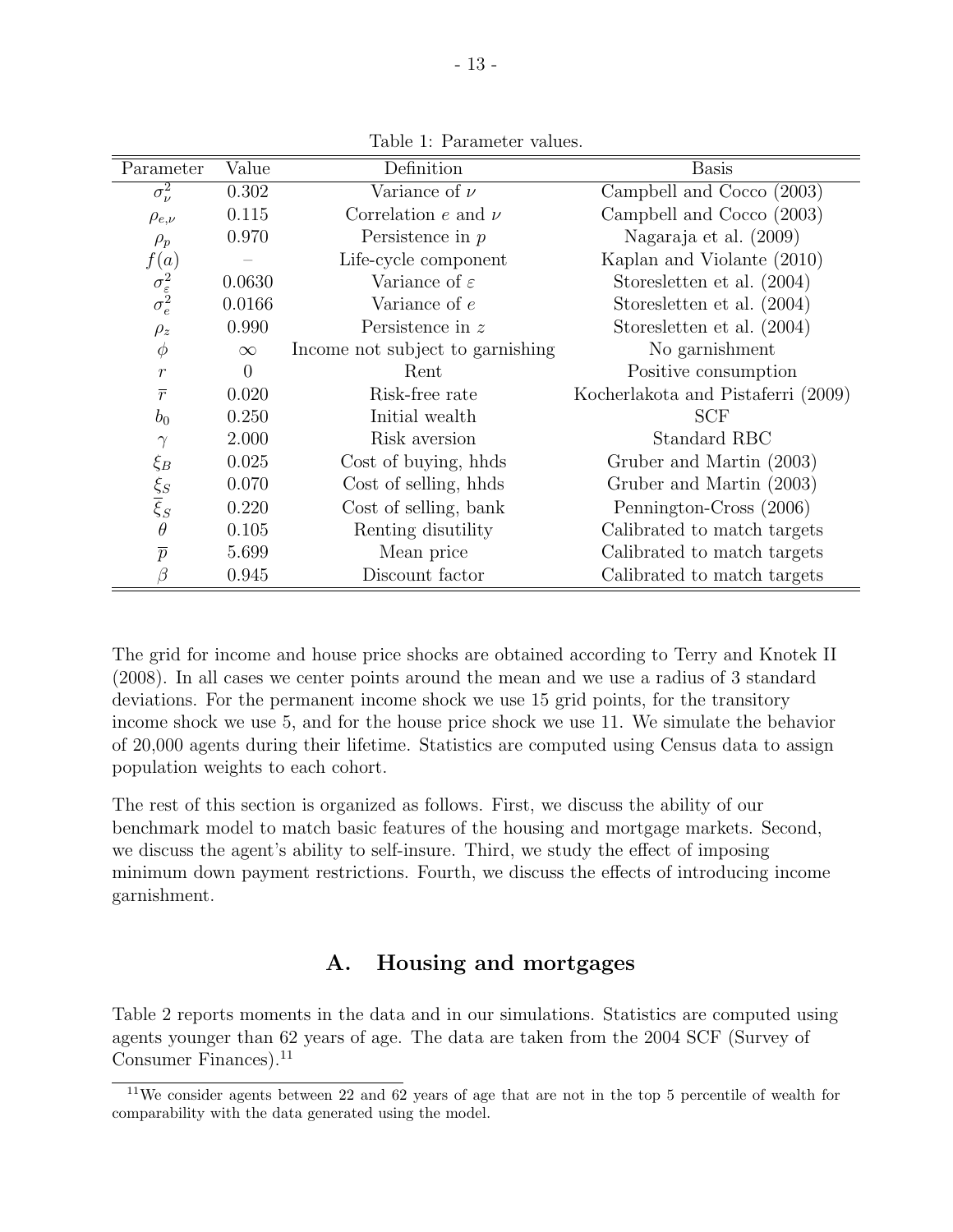|                                   | Data 2004 | Model |
|-----------------------------------|-----------|-------|
| Home ownership rate $(\%)$        | 64.5      | 63.1  |
| Mean price-to-income ratio        | 2.6       | 2.6   |
| Median net-worth-to-income ratio  | 1.4       | 1.4   |
| Mean equity-to-price ratio $(\%)$ | 50 0      | 65.7  |

Table 2: Benchmark simulations

Table 2 shows that we approximate well the three targeted moments: home ownership, mean price-to-income ratio, and median net worth-to-income ratio. This table also illustrates a tension between approximating home equity and net worth in the data. This tension is not surprising since in our model borrowers can save only by increasing their home equity. In spite of generating mean equity that is too high, our model can generate poor agents with negative equity who are willing to default. The default rate generated by the model is  $0.6\%$ , which is close to the default rate of  $0.5\%$  used by Jeske et al. (2010).<sup>12</sup>

In addition, our model matches other measures of indebtedness in the data. Figure 1 shows that the endogenous distribution of down payments generated by the model matches closely its empirical counterpart. We constructed the empirical distribution using data on combined loan-to-value ratios at origination for the 2000-2009 period presented by Paniza Bontas (2010).<sup>13</sup> In order to facilitate the comparison with the data, Figure 1 presents down payments generated by the model for home purchases only (i.e., we exclude down payments paid for refinancing).

Figure 2 shows that the model also generates an increasing life-cycle profile of home ownership, similar to the one observed in the data. Note that this occurs even though our calibration targets only the average home ownership rate.

In order to illustrate the importance of assuming long-term debt for generating defaults, we computed the share of mortgages in default by age (or tenure) of the contract using our simulations. The results are depicted in Figure 3. Most defaults result from the accumulation of house price declines over several periods. Only 6% of the mortgages in default were acquired in the previous period.

<sup>&</sup>lt;sup>12</sup> Jeske et al. (2010) study the macroeconomic effects of a mortgage interest rate subsidy. They explain that the quarterly foreclosure rate was 0.4% between 2000 and 2006 and that the ratio of mortgages in foreclosure that eventually end in liquidation was 25% in 2005 (as reported by the Mortgage Bankers Association). They argue that since a default in their model implies that the agent hands in his house to the bank, the default rate in the model should be closer to the liquidation rate in the data. They also argue that since the default rate in the data is for a period of strong house price appreciation, they should target a higher default rate.

<sup>13</sup>Paniza Bontas (2010) presents a detailed description of the data. We thank Jennifer Paniza Bontas for sharing her data with us. That the model generates a share of mortgages with zero down payments lower than the one in the data could be explained by the lack of growth of the aggregate house price level in the model (which contrasts with the high growth of the aggregate house price level observed between 2000 and 2009).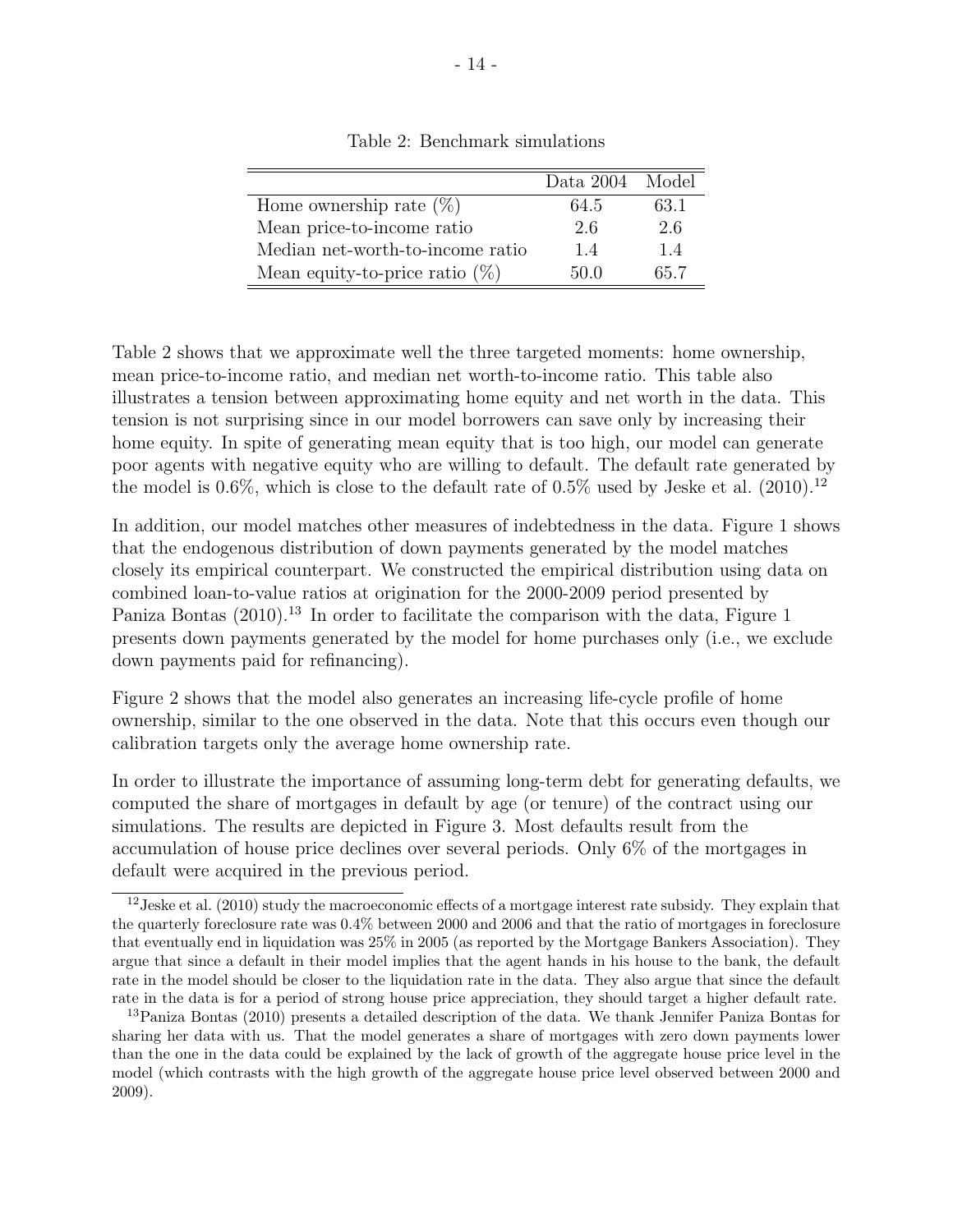Figure 1: Down payment distribution



Figure 2: Home ownership over the life cycle



Another central aspect of mortgage contracts in our model is that, every period, the agent can modify his contract. Consequently, in spite of our assumption of a unique mortgage with constant payments and a given nominal duration, the agent can choose a decreasing or increasing pattern of payments and the effective duration of his debt. Figure 4 shows that agents use the prepayment option often:  $51\%$  of mortgages are less than five years old.<sup>14</sup>

The prepayment option also implies that, even though we assume debtors cannot hold financial assets, they can choose to adjust their saving level by adjusting their home equity. In the next subsection we show that the saving flexibility we give to agents seems to be enough for the model to produce reasonable consumption smoothing predictions.

 $14$ It should be mentioned that, since our model does not allow for multiple mortgages and home equity lines of credit, the agent can adjust his home equity only by pre-paying his mortgage. Thus, one should not attempt to match the mortgage tenure distribution in the data with the one predicted by the model.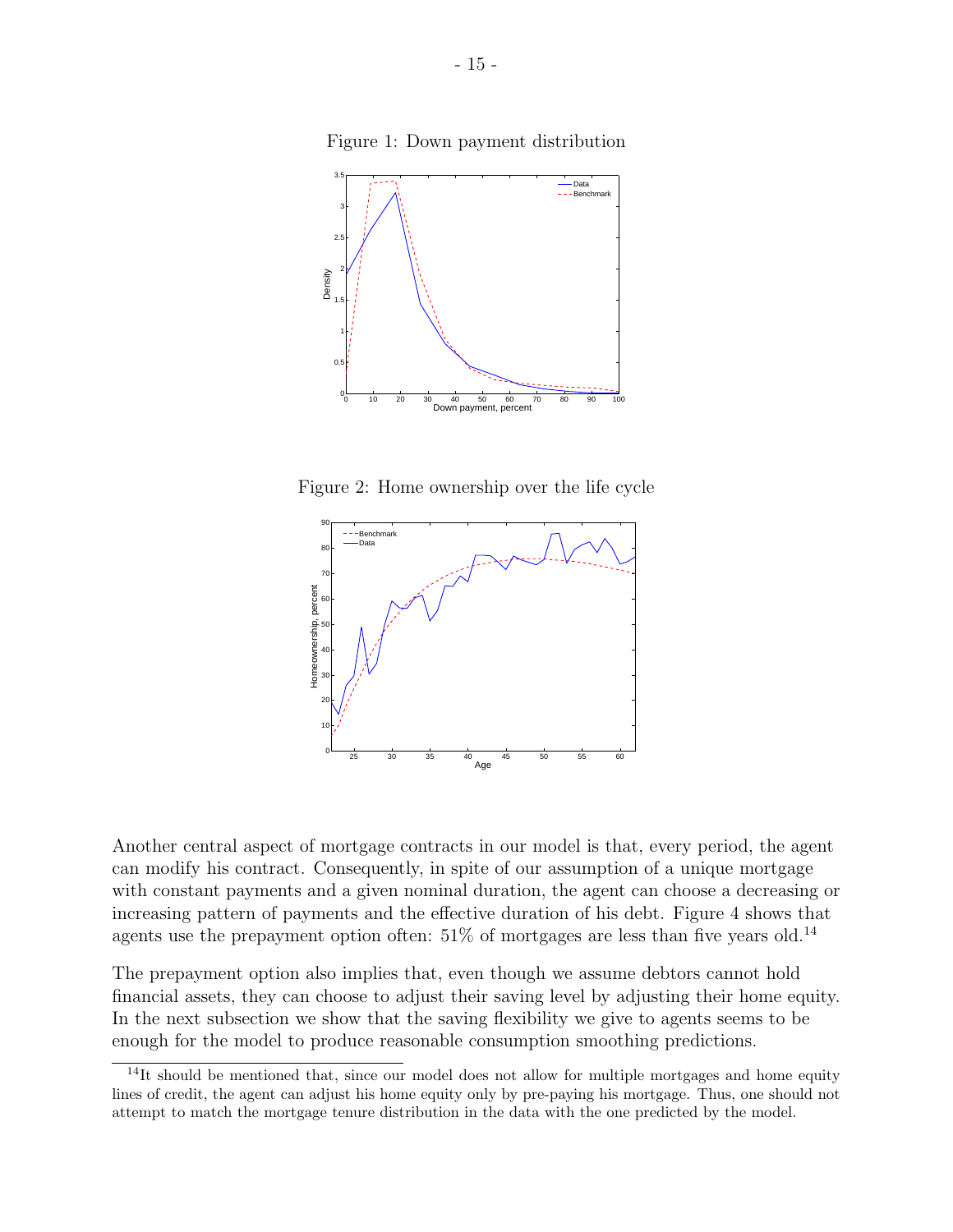

Figure 3: Mortgages in default by tenure (in the simulations)

Figure 4: Mortgages not in default by tenure (in the simulations)





In this section, we assess the agent's ability to self-insure against each of the three shocks in our benchmark. Recall that, for tractability, we assume that debtors cannot hold financial assets. Thus, debtors can adjust their savings only by changing their home equity (which they can do by prepaying their mortgage and obtaining a new mortgage with no transaction cost).<sup>15</sup> We show that our simplifying assumption does not seem to impair debtors' ability to self-insure against adverse shocks: The response of consumption to income shocks implied by our model is comparable with the response implied by a SIM model without housing in which the agent saves using financial assets.

<sup>&</sup>lt;sup>15</sup>Even though there are no transaction costs for refinancing, when the agent prepays his mortgage future payments are discounted at the risk-free rate, which, because of the default premia, may be lower than the interest rate at which he borrows. This difference is not quantitatively important.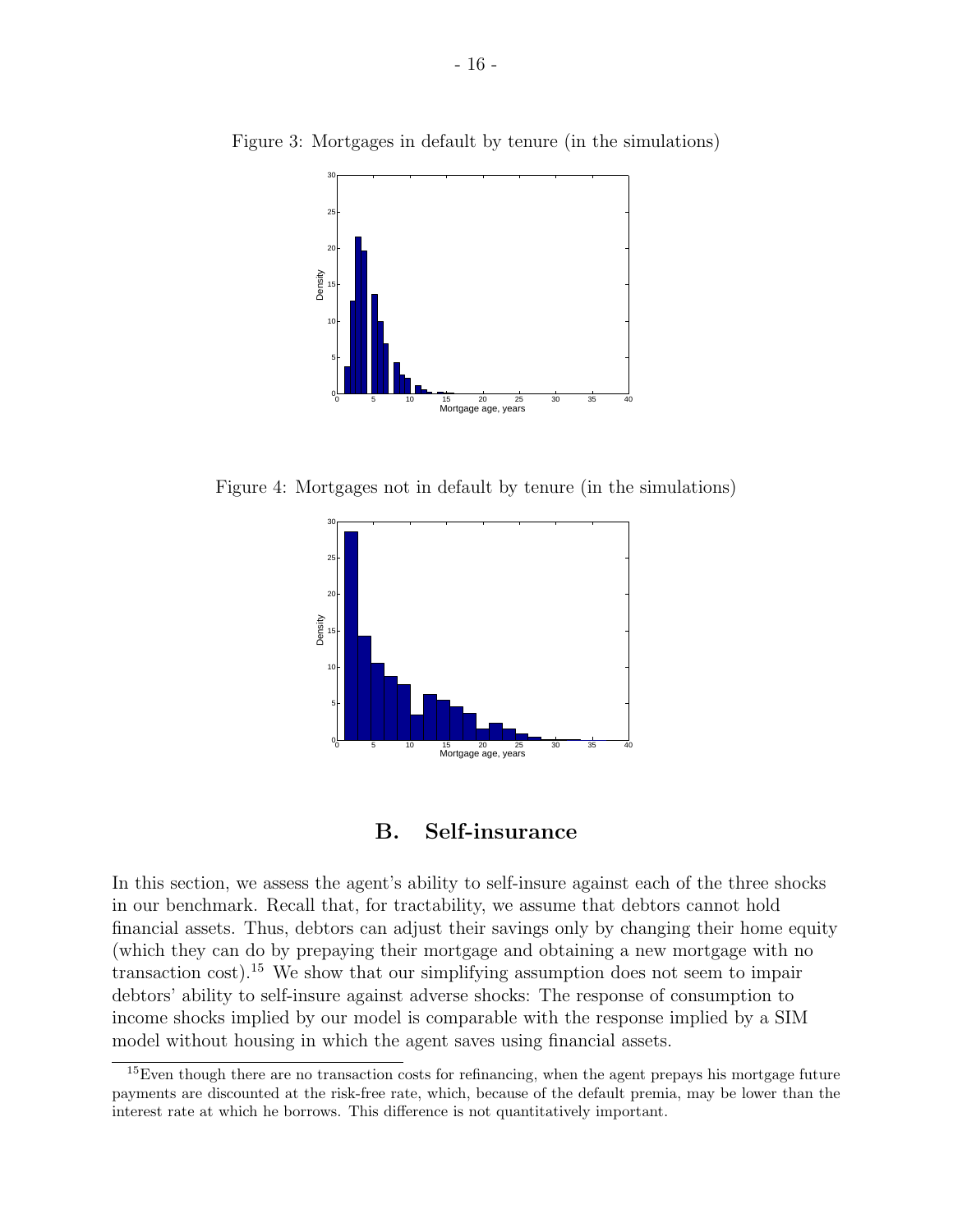| Shock                    |      |      | Benchmark No housing Kaplan and Violante Blundell et al. |           |
|--------------------------|------|------|----------------------------------------------------------|-----------|
| Persistent shock $(\%)$  | 25.7 | 25.3 | 27.0, 30.0                                               | 36.0(9.0) |
| Transitory shock $(\%)$  | 81.9 | 82.9 | 82.0, 93.0                                               | 95.0(4.0) |
| House price shock $(\%)$ | 98.4 | na   | na                                                       | na        |

Table 3: Insurance coefficients

The first (second) term in the fourth column correspond to an economy with a zero (natural) borrowing limit.

As in Blundell et al. (2008) and Kaplan and Violante (2010), we define the insurance coefficient for shock  $x_{it}$  as

$$
\mu^x = 1 - \frac{cov(\Delta log(c_{it}), x_{it})}{var(x_{it})},
$$

where the variance and covariance are taken cross-sectionally over the entire population.<sup>16</sup> Similarly, the insurance coefficient at age t,  $\mu_t^x$ , is computed using the variance and covariance calculated for all agents of age t. The insurance coefficient is interpreted as the share of the variance of shock  $x$  that does not translate into consumption growth.

Table 3 presents the value of insurance coefficients in the simulations of our benchmark. This table also presents these coefficients for a version of our model without housing  $(p_t = 0 \forall t)$  and with an adjusted discount factor  $(\beta = 0.96)$  that implies the median net worth to income ratio in the benchmark. Comparing coefficients for that version of the model with the ones for our benchmark helps us to tease out how introducing housing affects the predictions of a SIM model about the agent's ability to self-insure against income shocks. In addition, this table presents the data coefficients estimated by Blundell et al. (2008) (standard errors in parenthesis) and the coefficients obtained by Kaplan and Violante (2010) using a SIM model without housing. Kaplan and Violante (2010) report the insurance coefficients implied by a SIM with a zero borrowing limit, with a natural borrowing limit, and for different degrees of persistence of the permanent earning shock. We present the coefficients that Kaplan and Violante (2010) obtained for the same persistence in permanent earning shocks that we assume in our calibration.

Table 3 shows that insurance coefficients for earnings shocks in our benchmark are similar to the ones for the economy without housing and to the ones Kaplan and Violante (2010) report for the case with a zero borrowing limit. Note that our model without housing is a zero-borrowing-limit model very similar to the one presented by Kaplan and Violante  $(2010)$  and our calibration is also close to theirs.<sup>17</sup> Thus, our findings indicate that on average the introduction of housing does not seem to have significant effects on the agent's ability to self-insure against income shocks predicted by the SIM model. In particular, our simplifying assumption on the debtors' inability to hold financial assets does not have major consequences on the SIM model's predictions about their ability to self-insure. Like

 $16$ Also as in Blundell et al. (2008) and Kaplan and Violante (2010), when computing insurance coefficients, log consumption and log after-tax earnings are defined as residuals from an age profile.

<sup>&</sup>lt;sup>17</sup>The main difference being our simplified social security system.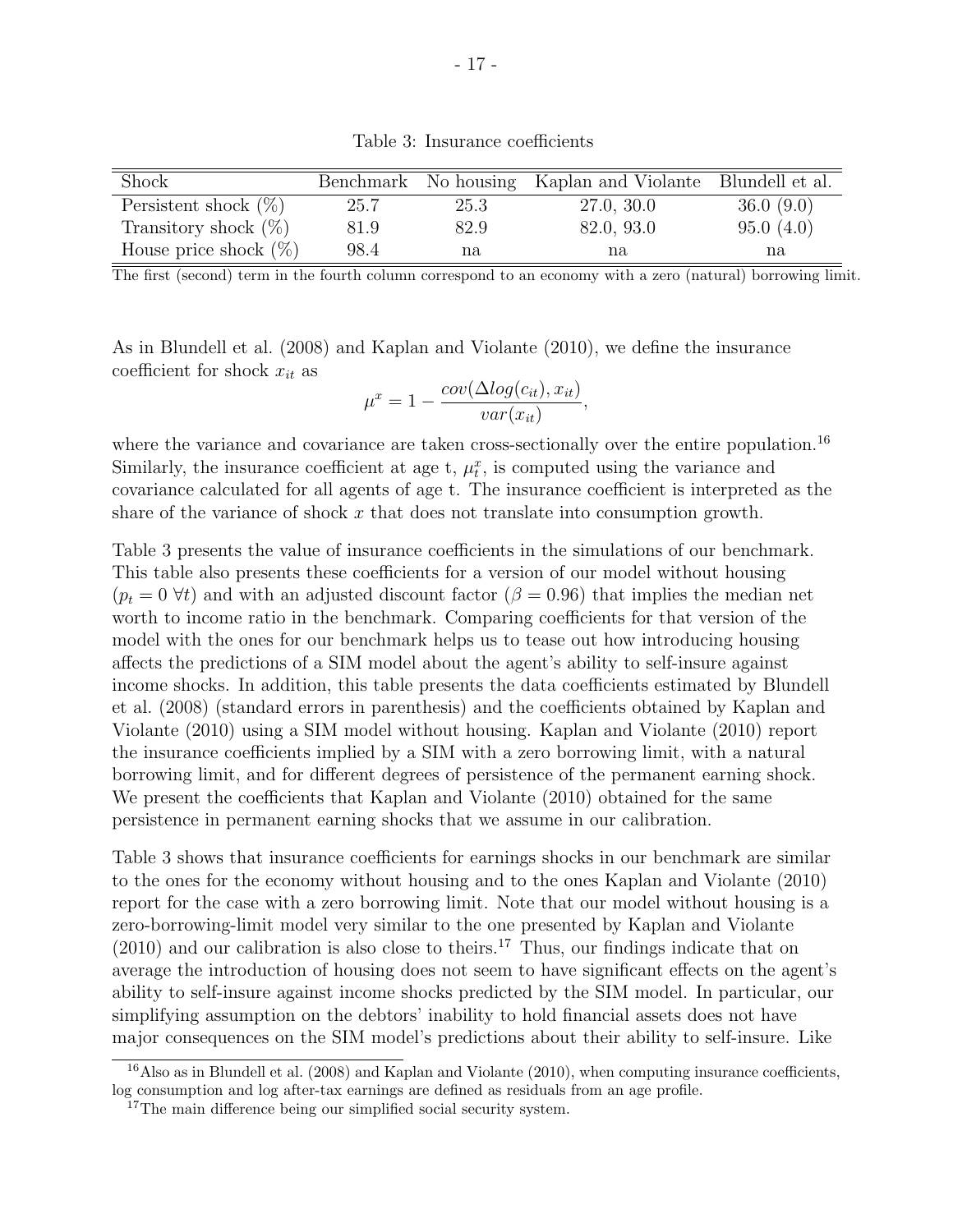the coefficients obtained by Kaplan and Violante (2010), our coefficients are lower than the point estimates in Blundell et al. (2008).<sup>18</sup>





Even though we do not find a significant effect of housing on the average insurance coefficients, Figure 5 shows that incorporating housing increases the coefficients for younger agents. Kaplan and Violante (2010) explain that the "misalignment between the age-profile of insurance coefficients in the model and the data is particularly acute for young individuals." Figure 5 indicates that introducing housing narrows the gap between the implications of the SIM model and the data. This was conjectured by Kaplan and Violante (2010).

Table 3 also reports our benchmark's insurance coefficients for the house price shock—Kaplan and Violante (2010) and Blundell et al. (2008) do not study this shock. In our benchmark calibration, 98% of the variance of the house price shock does not translate into changes in consumption. This is consistent with the mild response of consumption to house price shocks found by Li and Yao  $(2007)^{19}$  Obtaining empirical estimates of the effects of changes in house prices on consumption is challenging, and, therefore, the range of estimates is large (see Carroll et al., 2011, and the references therein). The mild response of consumption to house price shocks in our model is consistent with the lower end of empirical estimates. One could expect this response to be mild because a house is not only an investment vehicle but also a consumption good.

To further test the extent of risk sharing in our benchmark and the effects of the house price shock on consumption inequality, Figure 6 presents the growth in consumption dispersion over the life cycle in the benchmark and in economies where the shocks'

 $18$ Kaplan and Violante (2010) discuss how the coefficients estimated by Blundell et al. (2008) may be biased.

<sup>&</sup>lt;sup>19</sup>The framework presented by Li and Yao (2007) differs from ours in that they assume an exogenous collateral constraint to both newly initiated mortgages and ongoing loans and that they assume i.i.d. permanent house price shocks that are not correlated with earning shocks.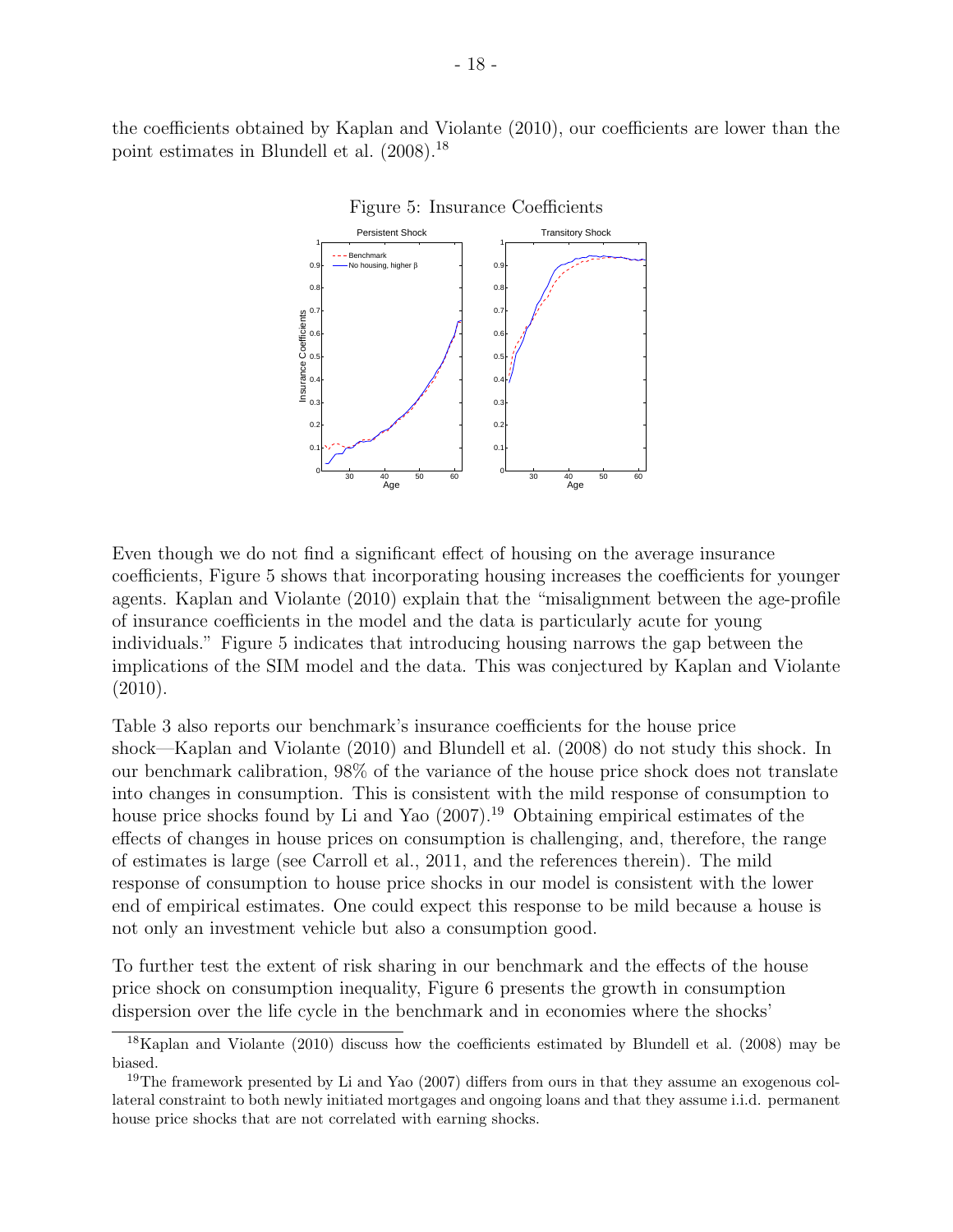

Figure 6: Inequality over the life cycle

variances are assumed to be equal to zero. In our model, as in the data and previous SIM models, the cross-sectional variance of log consumption increases linearly over the life cycle and is lower and increases more slowly than the cross-sectional variance of log income. Furthermore, the growth in the cross-sectional variance of log consumption in our benchmark is between the range of empirical estimates.<sup>20</sup> Figure 6 also shows that most of the consumption inequality is explained by earning shocks: When we assume these variances are zero, consumption inequality almost disappears. In contrast, when we assume that the variance of the house price shock is equal to zero, there is only a modest shift in consumption inequality.

# C. Down payment requirements

In this section, we study the effects of imposing down payment requirements. Table 4 reports the default and home ownership rate in economies with minimum down payments of 15%, 20%, and 25%. The table shows that economies with a higher minimum down payment feature a significantly lower default rate. In an economy with a higher down payment requirement, households have more equity and, therefore, it is less likely they will default. Table 4 also shows that economies with a higher minimum down payment feature a slightly lower default rate. A higher down payment requirement may force households so save more and for a longer period in order to be able to afford the down payment, but in general does not prevent that households buy a house. In addition, Table 4 shows that as the down payment requirement increases, a given decline in the default rate seems to imply a larger decline in home ownership.

Figure 7 presents the evolution of the default and home ownership rates after the minimum down payment requirement is imposed in the benchmark economy. The figure shows that

 $20$ See Storesletten et al.  $(2004)$ .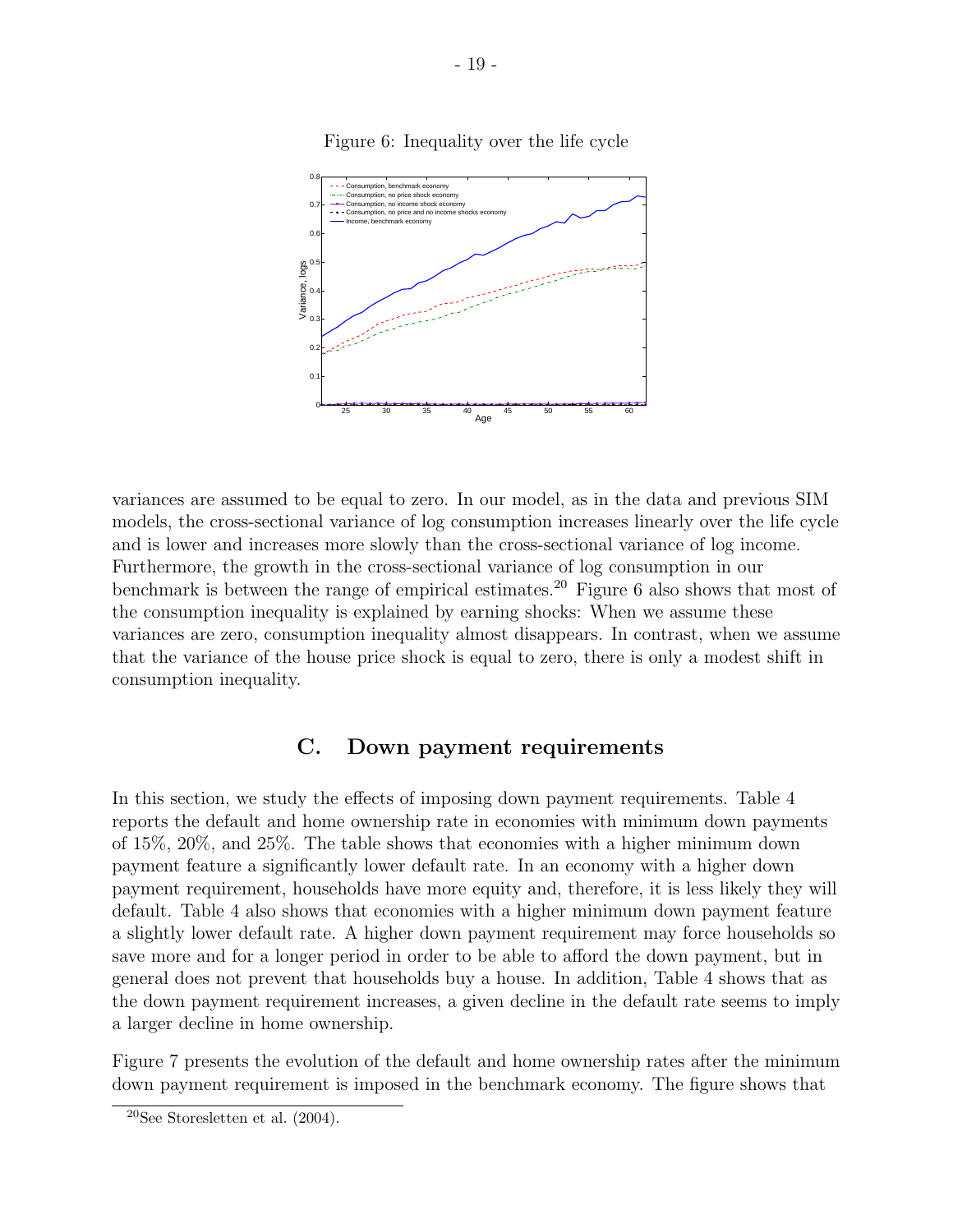|                       | Benchmark $> 15\% > 20\% > 25\%$ |      |      |      |
|-----------------------|----------------------------------|------|------|------|
| Default rate $(\%)$   | 0.6                              |      |      |      |
| Home ownership $(\%)$ | 63.1                             | 62.9 | 62.5 | 61.8 |

Table 4: Default and ownership under different down payment requirements

about half of the long-run decline in the default rate is observed in the year when the requirement is implemented, and most of the remaining decline in the default rate occurs over the next 10 years. For the highest down payment requirement we imposed, which results in the most significant decline in home ownership, it takes six years for the home ownership rate to decline 1.3 percentage points to its new long-run level.

Figure 7: Transitions after the imposition of down payments requirements



Figure 8 shows that a majority of agents in our benchmark economy would benefit from the imposition of a minimum down payment requirement and that welfare gains tend to be lower for higher requirements. The figure presents the distribution of welfare gains from minimum down payment requirements using the distribution of agents observed in our simulations. We measure welfare gains as consumption compensations (in percentage terms) that make agents indifferent between the benchmark economy with a non-negative down payment requirement and economies with higher minimum down payment requirements. A positive compensation means that agents prefer the alternative economy over the benchmark economy. Down payment requirements make it more difficult for renters to buy a house; they are forced to save more before buying it. The increased difficulty of buying a house benefits most home owners (a thus a majority of the population). This occurs because as it becomes more difficult to buy a house, the cost of defaulting on a mortgage and then losing the house is higher. A higher defaulting cost decreases the default probability, and thus reduces the cost of borrowing and allows home owners to refinance their mortgage at a lower rate.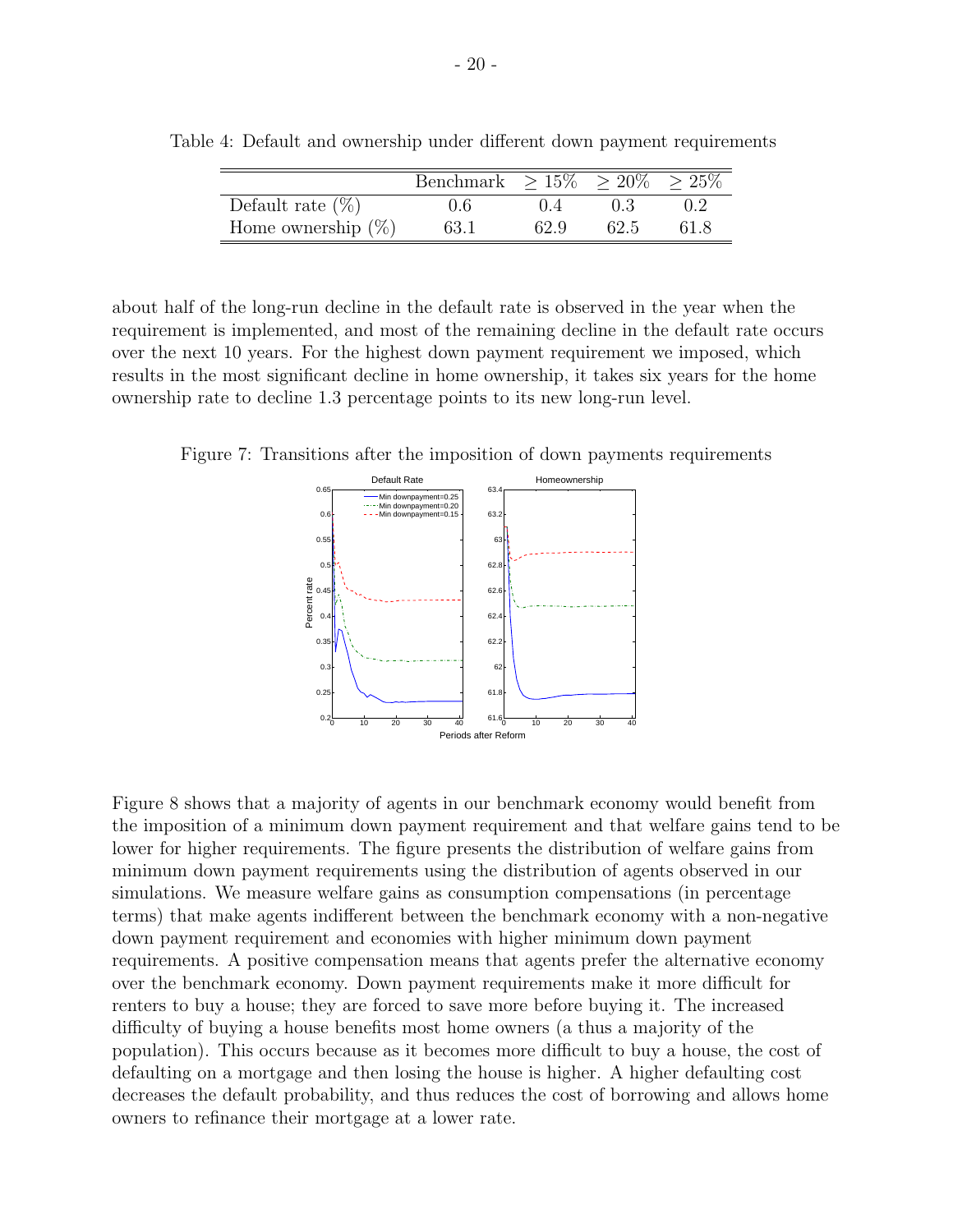

Figure 8: Distribution of welfare gains from minimum down payment requirements

Figure 9: Borrowing opportunities and minimum down payment requirement



Figure 9 illustrates how the introduction of a minimum down payment requirement decreases the cost of borrowing. This figure presents the interest rate spread (the yield the borrower has to pay on top of the risk-free rate) as a function of the down payment. The figure is constructed for an agent who would choose to buy a house both with or without the down payment restriction. Dots in Figure 9 represent the optimal choice of this agent for each case. This shows that while the minimum down payment restriction forces the agent to buy a house with a higher down payment, it also allows him to finance it with a lower interest rate.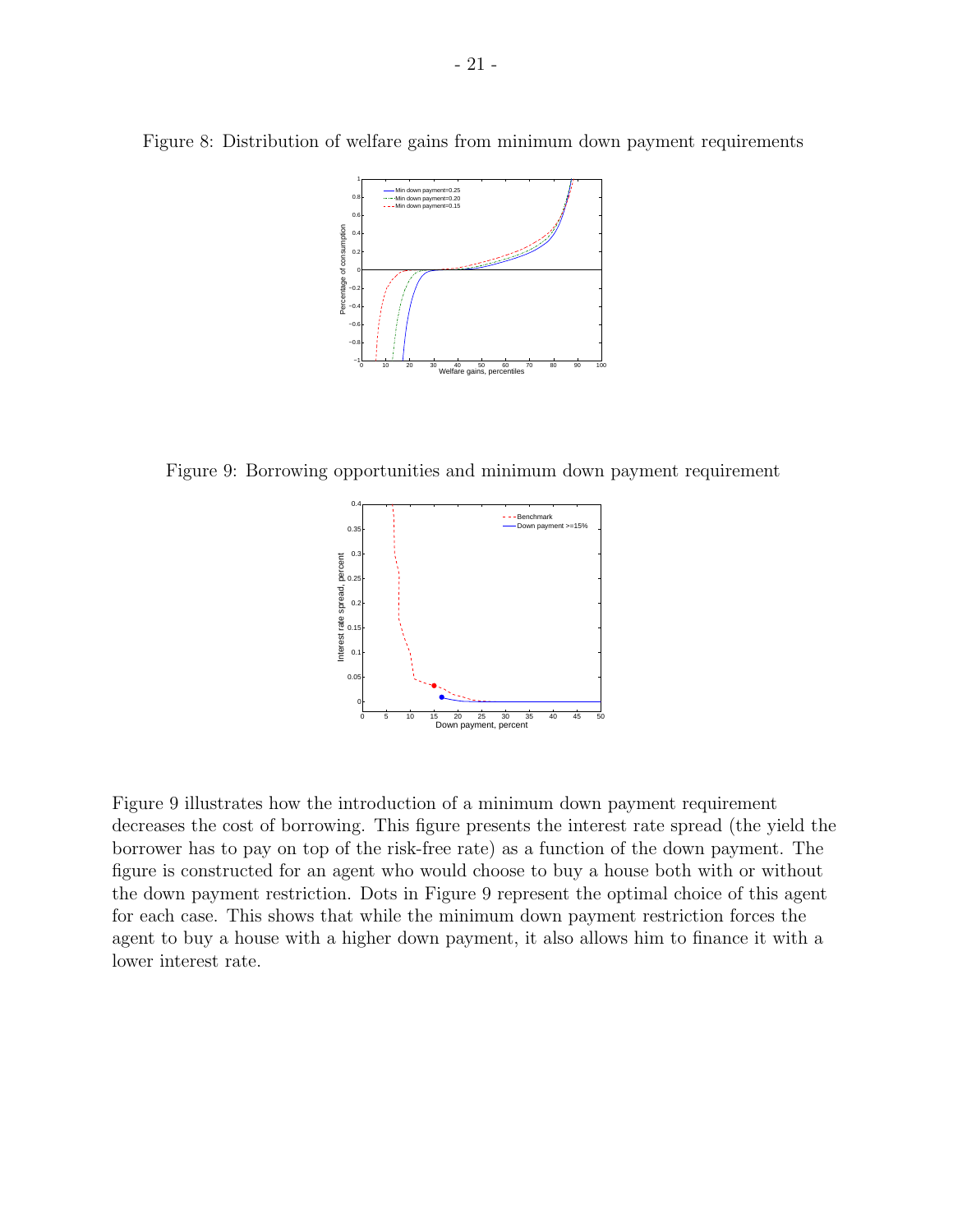The analysis presented up to here assumes that house prices are not affected by shifts in the demand for (owner-occupied) housing implied by the imposition of down payment requirements (i.e., it assumes the supply of housing is perfectly elastic). The extreme assumption of a perfectly elastic housing supply is commonly used in the literature and provides a useful benchmark, especially for studying long-run effects. However, analyzing cases with a less elastic supply of housing may also be informative.<sup>21</sup> Thus, we next study the other extreme case in which, after the imposition of down payment requirements, the mean house price level,  $\bar{p}$ , declines so that home ownership (i.e., the quantity of owner-occupied housing) does not change. This case is a useful benchmark because it gives us an upper bound on the model's prediction for the house price decline implied by down payment requirements. We also present results for intermediate cases in which both  $\bar{p}$  and ownership adjust.

Table 5 presents the effects of minimum down payment requirements under different responses of the aggregate house price level  $\bar{p}$ . The table shows that on average, if  $\bar{p}$ declines 1%, home ownership increases by 0.3 percentage points. This relationship is remarkably stable across the different cases considered in the table. It also indicates that 0.7%, 2.0%, and 4.9% are upper bounds for the long-run decline in the mean house price implied by the introduction of minimum down payments of 15%, 20%, and 25%, respectively (starting from an economy with a nonnegative down payment restriction). This table also shows that changes in the aggregate house price level do not translate into significant changes in the long-run default rate predicted by the model. Furthermore, ex-ante welfare losses implied by minimum down payment requirements are smaller when the aggregate house price level declines. Since agents enter the economy without houses and most of them buy houses at some point, they benefit from more affordable housing. On average, a decline in the aggregate house price level of  $1\%$  implies an ex-ante welfare gain of 0.03%, in terms of consumption equivalent units. This relationship is also remarkably stable across the different cases considered in the table.

# D. Income Garnishment

In this section, we study the effects of allowing for income garnishment by decreasing the maximum income a defaulting agent can keep (denoted by  $\phi$ ). Table 6 shows that when  $\phi$ is lower (i.e., when lenders can garnish more income from defaulters), the default probability is lower even though down payments are lower. The model's predictions are consistent with the effects of augmenting garnishment that one would expect. Ghent and Kudlyak (2011) exploit law differences across U.S. states and find that defaulter-friendly laws have a positive effect on the default probability. Pence (2006) finds that the average loan size is smaller in states where foreclosure laws are more defaulter friendly.

<sup>21</sup>Chatterjee and Eyigungor (2009) study the effect on mortgage defaults of an unanticipated increase in the supply of housing that affects the endogenous house price. They assume that house prices are constant in the steady state in which agents cannot modify their mortgage contract and can terminate this contract only if they choose to sell the house.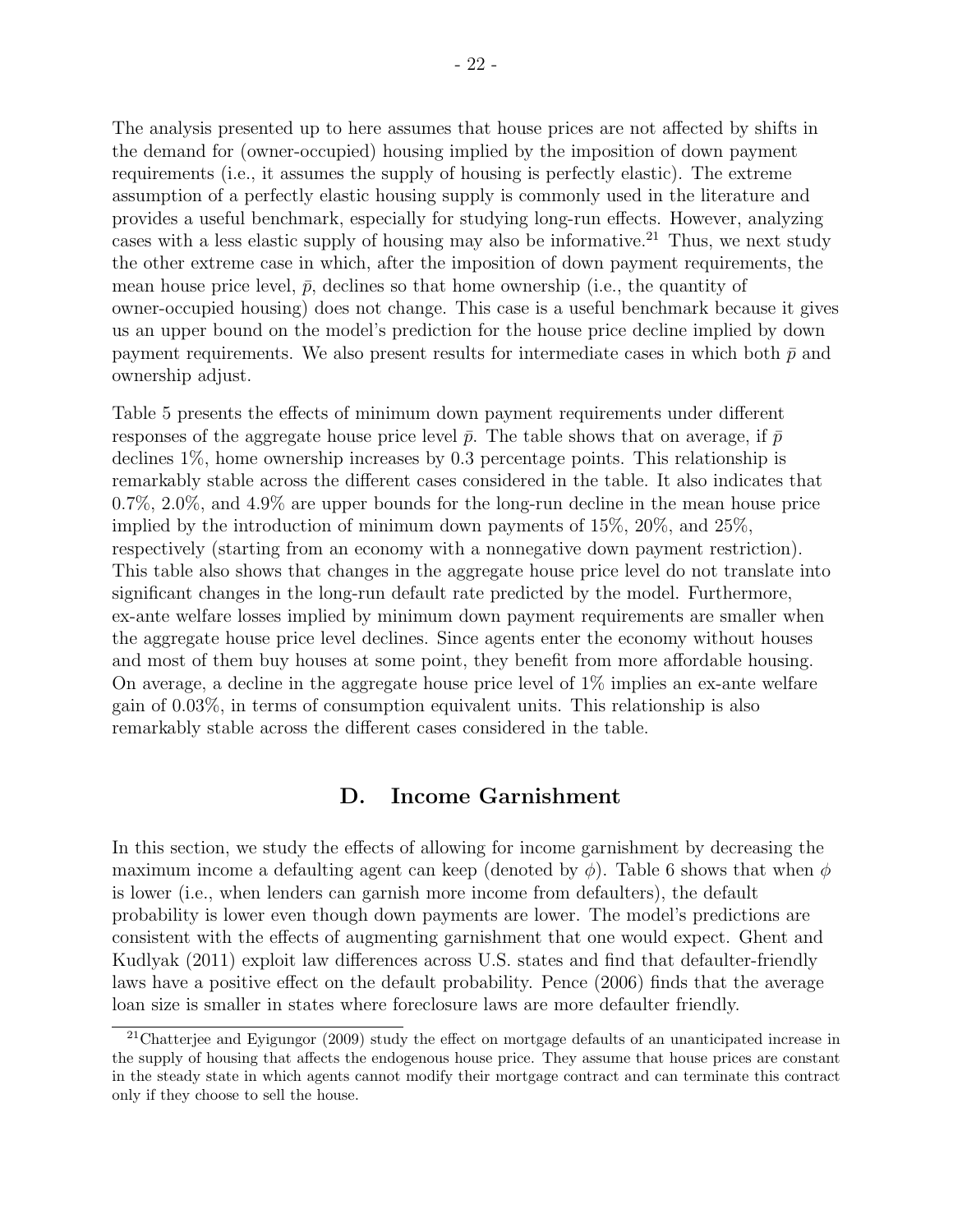|                            |                               |                               | Perfectly elastic Intermediate Perfectly inelastic |  |  |
|----------------------------|-------------------------------|-------------------------------|----------------------------------------------------|--|--|
|                            | Minimum down payment $= 15\%$ |                               |                                                    |  |  |
| $\bar{p}$ decline, $\%$    | 0.0                           | 0.3                           | 0.7                                                |  |  |
| Home ownership, $\%$       | 62.9                          | 63.0                          | 63.1                                               |  |  |
| Default rate, $%$          | $0.4^{\circ}$                 | 0.4                           | $0.4^{\circ}$                                      |  |  |
| Ex-ante welfare gain, $\%$ | $-0.02$                       | $-0.02$                       | $-0.01$                                            |  |  |
|                            |                               | Minimum down payment $= 20\%$ |                                                    |  |  |
| $\bar{p}$ decline, $\%$    | 0.0                           | $1.0\,$                       | 2.0                                                |  |  |
| Home ownership, $%$        | 62.5                          | 62.8                          | 63.1                                               |  |  |
| Default rate, $%$          | 0.3                           | 0.3                           | 0.3                                                |  |  |
| Ex-ante welfare gain, $\%$ | $-0.09$                       | $-0.06$                       | $-0.04$                                            |  |  |
|                            |                               | Minimum down payment $= 25\%$ |                                                    |  |  |
| $\bar{p}$ decline, $\%$    | 0.0                           | 3.0                           | 4.9                                                |  |  |
| Home ownership, $%$        | 61.8                          | 62.5                          | 63.1                                               |  |  |
| Default rate, $%$          | 0.2                           | 0.2                           | 0.2                                                |  |  |
| Ex-ante welfare gain, $%$  | $-0.20$                       | $-0.11$                       | $-0.06$                                            |  |  |

Table 5: Minimum down payment requirements under different housing supply elasticities

Table 6: Summary statistics under different garnishment rules

|                            | Benchmark $\phi = 1.45$ $\phi = 0.63$ $\phi = 0.25$ |      |      |      |
|----------------------------|-----------------------------------------------------|------|------|------|
| Default rate $(\%)$        | 0.6                                                 | 06   |      |      |
| Home ownership $(\%)$      | 63.1                                                | 63.7 | 67 4 | 69.8 |
| Median down payment $(\%)$ | 19.0                                                | 16.8 | 9 O  | 6.6  |

To give more economic content to the experiments presented in Table 6, one can think about the income that defaulters are allowed to keep after garnishment as a percentage of median consumption. For  $\phi = 1.45$ ,  $\phi = 0.63$ , and  $\phi = 0.25$ , these percentages are 100%, 43%, and 17%, respectively. Thus, Table 6 indicates that relatively low levels of post-garnishment consumption are necessary for garnishment to have significant effects on the default rate. However, this is in part because for simplicity, we assume that all garnishment occurs in one year. Similar results could be obtained by garnishing less over a longer period.

A long literature (in law, history, and economics) has emphasized that facilitating defaults can be welfare enhancing because the ability to repudiate debts can play an important role in helping agents fend against adverse shocks (see Athreya et al., 2009; Bolton and Jeanne, 2005; Grochulski, 2010, and references therein). Table 7 shows that the effects of strengthening garnishment (and thus increasing the cost of defaulting) on the agents' ability to self-insure are minimal. The variance of log consumption and the insurance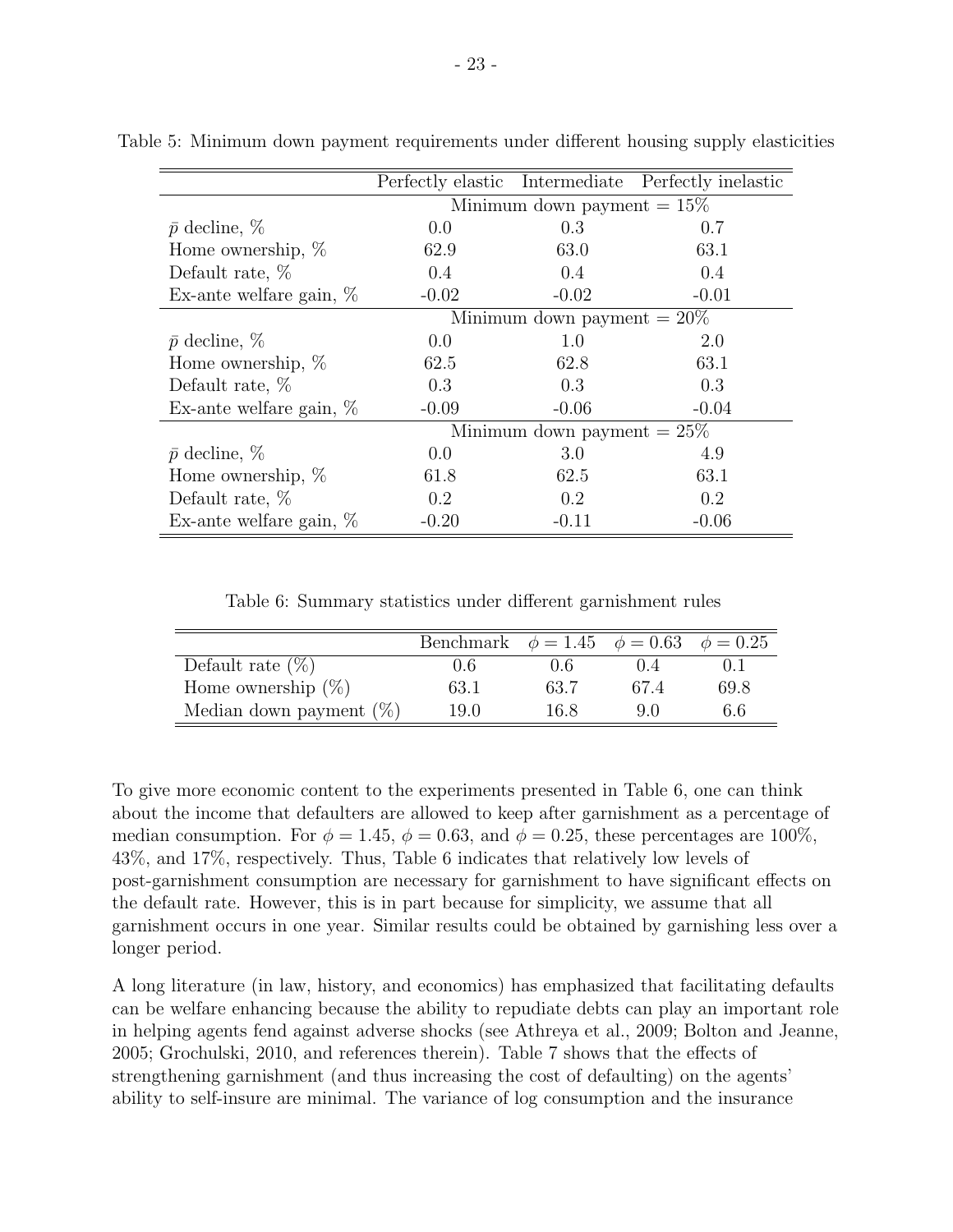|                                                      | Benchmark $\phi = 1.45$ $\phi = 0.63$ $\phi = 0.25$ |       |      |       |
|------------------------------------------------------|-----------------------------------------------------|-------|------|-------|
| Var(log C)                                           | (0.4)                                               | (1.4) |      | (0.4) |
| Persistent-income-shock insurance coefficient $(\%)$ | 25.7                                                | 24.9  | 23.6 | 23.2  |
| Transitory-income-shock insurance coefficient $(\%)$ | 81.9                                                | 81.6  | 80.3 | 80.3  |
| Price-shock insurance coefficient $(\%)$             | 98.4                                                | 98.4  | 98.3 | 98.1  |

Table 7: Insurance under different garnishment rules

coefficients are almost identical across economies with different degrees of garnishment.

The findings presented in the previous paragraph imply that legislation that protects defaulters would be difficult to justify for its effects on consumption smoothing. There are three forces behind these findings. First, the share of agents who benefit from debt forgiveness after defaulting is small. Even without garnishment, mortgage defaults are triggered by unlikely declines in house prices. Figure 10 indicates the strong correlation between mortgage defaults and equity (and thus house price shocks).<sup>22</sup> Second, benefits from debt forgiveness are not well targeted to low-income agents. In our benchmark economy (without garnishment), the mean income of defaulting agents is lower than the mean income of non-defaulters, but defaults by agents with relatively high income are frequent. This is illustrated in Figure 11, which shows the income distribution of defaulters (top panel) and non-defaulters (bottom panel). Third, as illustrated by the insurance coefficients presented in Table 7, the average effects of changes in house prices on consumption is small and is not significantly affected by the degree of garnishment in the economy.

The minimal effects of garnishment on the agents' ability to self-insure contrasts with the significant effects of this policy on the agents' ability to borrow (illustrated by the changes in down payment levels presented in Table 6). Figure 12 further illustrates how garnishment relaxes borrowing constraints. This figure presents the interest rate spread as a function of the down payment for an agent who would choose to buy a house both with or without garnishment, with the dots representing the optimal choice of this agent for each case. It shows that garnishment allows the agent to have a mortgage with both a lower down payment and a lower interest rate. The relaxation of the agents' borrowing constraints implied by garnishment has significant effects on home ownership. The results presented in Table 6 show that when we allow for enough garnishment to almost eliminate defaults, home ownership increases by more than 6 percentage points. Figure 13 indicates that the increase in the level of home ownership implied by garnishment is generated by precipitating the decision of becoming a home owner. That the effect of garnishment is stronger for young agents is not surprising because these agents typically are borrowing

 $^{22}$ It should be mentioned that, in the figure, equity is calculated using the house price and not the price minus the selling cost, which is relevant for the agents' default decision. This is why there are defaults with positive equity in the figure. In our simulations, negative equity computed with the house price minus the selling cost is a necessary but not sufficient condition for default, consistently with the evidence presented by Foote et al. (2008).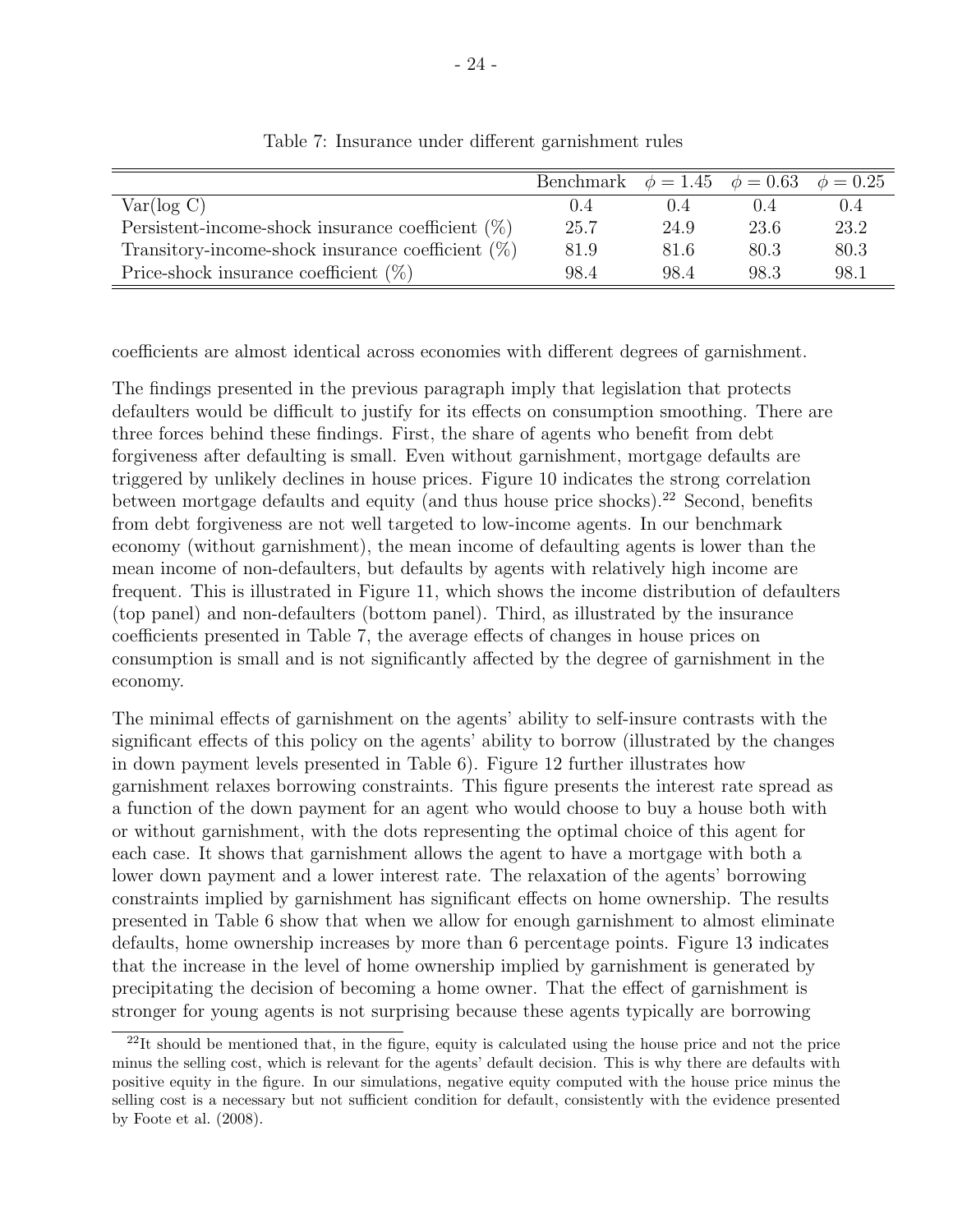

Figure 10: Equity distributions in the benchmark economy

Figure 11: Income distributions in the benchmark economy



constrained and find it more difficult to pay down payments.

Figure 14 presents the evolution of the default and home ownership rates after garnishment is imposed. We assume that the garnishment rule becomes effective one period after its announcement and it applies to both new and existing loans. This is the way in which the 2005 reform in the bankruptcy legislation—that made filing for bankruptcy harder—was introduced. The possibility of defaulting in the announcement period before the imposition of garnishment reduces the negative effect of imposing garnishment on existing loans. Figure 14 shows that this creates a spike in defaults in the announcement period, which is consistent with the spike in bankruptcy fillings observed before the implementation of the 2005 reform. Agents who are likely to default in the future prefer to default before garnishment is introduced. This figure also shows that after the initial spike, the default rate falls drastically (to zero in the case of  $\phi = 0.25$ ) because agents who were likely to default did so before the imposition of garnishment. After that sharp decline the default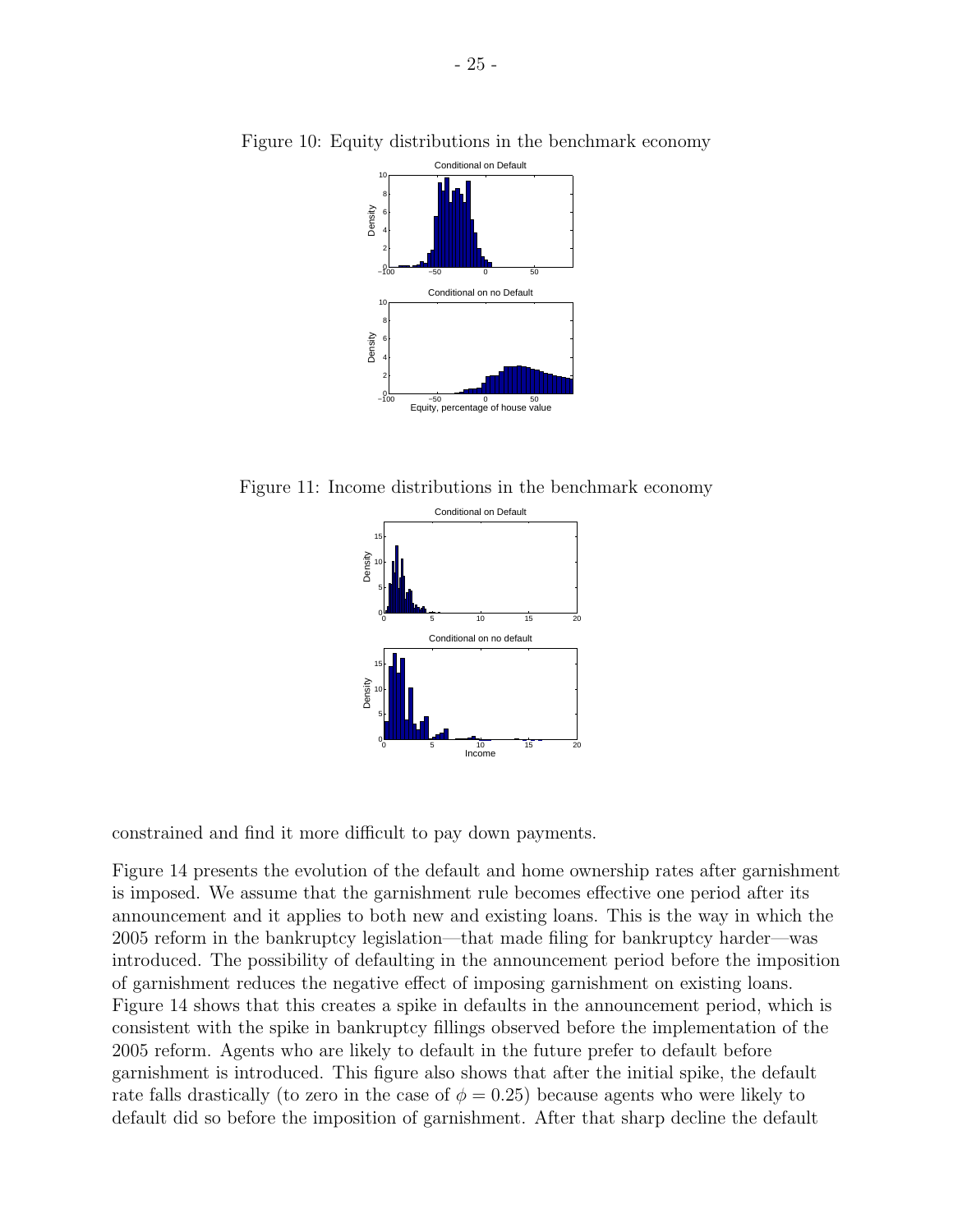

Figure 12: Borrowing opportunities and income garnishment

Figure 13: Home ownership over the life cycle, different garnishments



rate increases to its long-run value. In addition, Figure 14 shows that for the harsher garnishment policy we consider, it takes up to 10 years for the home ownership rate to increase 6.6 percentage points to its new long-run level.

Figure 15 shows that almost all agents in our benchmark economy would benefit from the imposition of income garnishment. Since an increase in income garnishment does not have a significant negative effect on the agents' ability to self-insure but it has a significant positive effect on their ability to borrow, for most agents welfare increases with the level of garnishment in the economy. However, as explained above, since we impose garnishment also on existing loans, debtors who are very likely to default are harmed by this policy.

As we did when we studied down payment requirements, we now consider cases with changes in the aggregate house price level  $\bar{p}$ . Table 8 presents the effects of income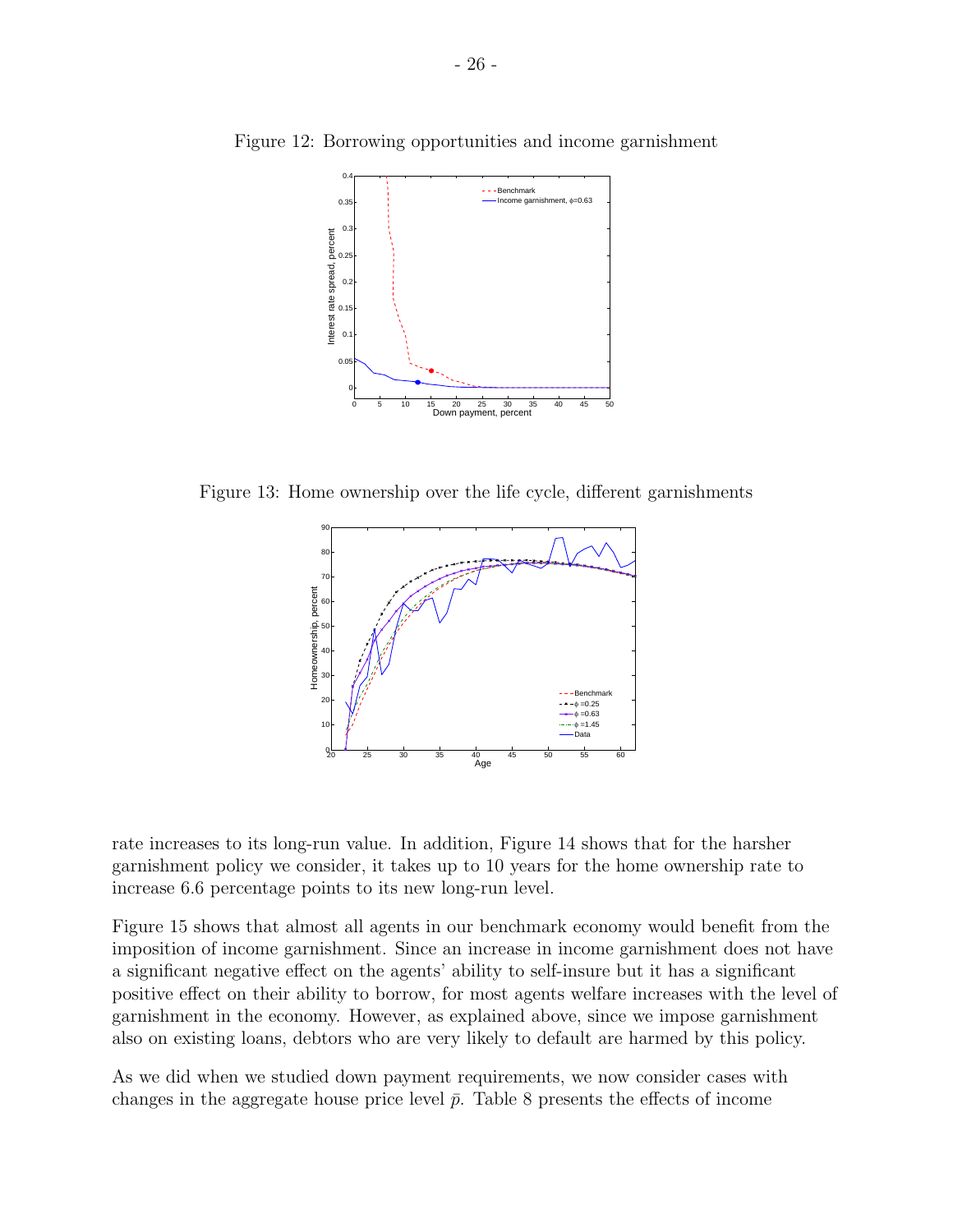

Figure 14: Default and home ownership after the imposition of income garnishment

Figure 15: Distribution of welfare gains from income garnishment



garnishment under different responses of  $\bar{p}$ . This table shows that on average, if  $\bar{p}$  increases 1%, home ownership declines by 0.3 percentage points and ex-ante welfare declines 0.03%, in terms of consumption equivalent units. Additionally, Table 8 shows that garnishment could imply increases in house prices of up to 27% if the housing supply does not adjust. These price increases imply a deterioration of housing affordability that washes out most of the ex-ante welfare gains from introducing garnishment.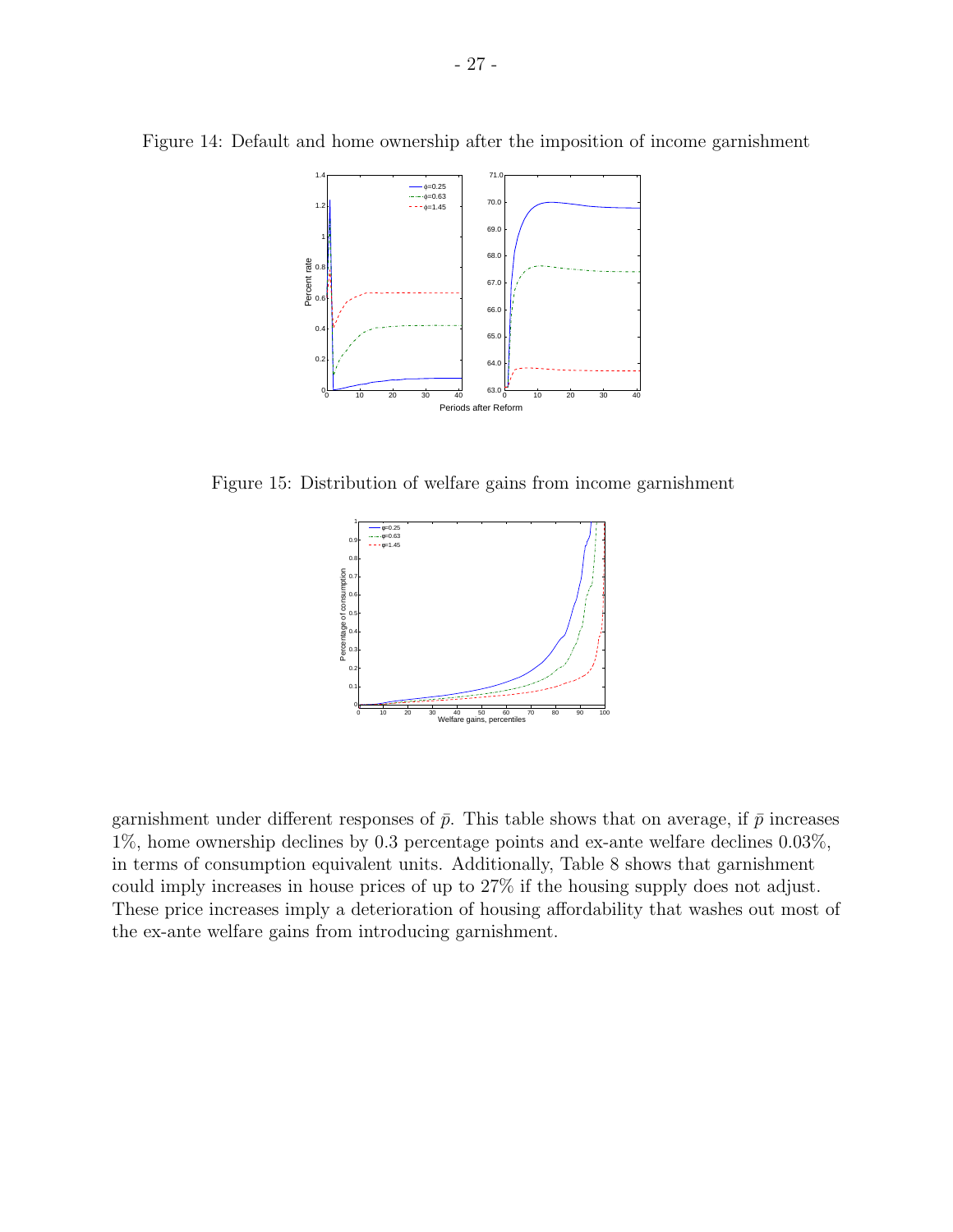|                            | Perfectly elastic | Intermediate  | Perfectly inelastic |
|----------------------------|-------------------|---------------|---------------------|
|                            |                   | $\phi = 1.45$ |                     |
| $\bar{p}$ increase, $\%$   | 0.0               | 1.0           | 2.0                 |
| Home ownership, $%$        | 63.7              | 63.4          | 63.1                |
| Default rate, $%$          | 0.6               | 0.6           | 0.6                 |
| Ex-ante welfare gain, $\%$ | 0.16              | 0.13          | 0.10                |
|                            |                   | $\phi = 0.63$ |                     |
| $\bar{p}$ increase, $\%$   | $0.0^{\circ}$     | 9.4           | 15.8                |
| Home ownership, $%$        | 67.4              | 65.0          | 63.1                |
| Default rate, $%$          | 0.4               | 0.4           | 0.4                 |
| Ex-ante welfare gain, $\%$ | 0.64              | 0.34          | 0.15                |
|                            |                   | $\phi = 0.25$ |                     |
| $\bar{p}$ increase, $\%$   | $0.0^{\circ}$     | 13.9          | 27.4                |
| Home ownership, $%$        | 69.8              | 66.3          | 63.1                |
| Default rate, $%$          | 0.1               | 0.1           | 0.1                 |
| Ex-ante welfare gain, $\%$ | 0.85              | 0.41          | 0.04                |

Table 8: Income garnishment under different housing supply elasticities

#### V. Conclusions

We incorporated house price risk and mortgages into a SIM model and showed that the model produces plausible implications for mortgage borrowing and default behavior. We also showed that incorporating housing does not have a significant effect on the average income insurance coefficients obtained with the SIM model but it increases the values of the coefficients for young agents. Furthermore, we found that the response of consumption to house price shocks in the model is minimal. We studied two policies intended to mitigate mortgage default risk: Imposing minimum down payment requirements and imposing garnishment of defaulters' income. We showed that both policies would reduce the mortgage default rate and would benefit a majority of agents. While down payment requirements reduce the default rate because there are fewer agents with low equity, in the case of garnishment there are more agents with low equity, but there are fewer defaults because the cost of defaulting is higher.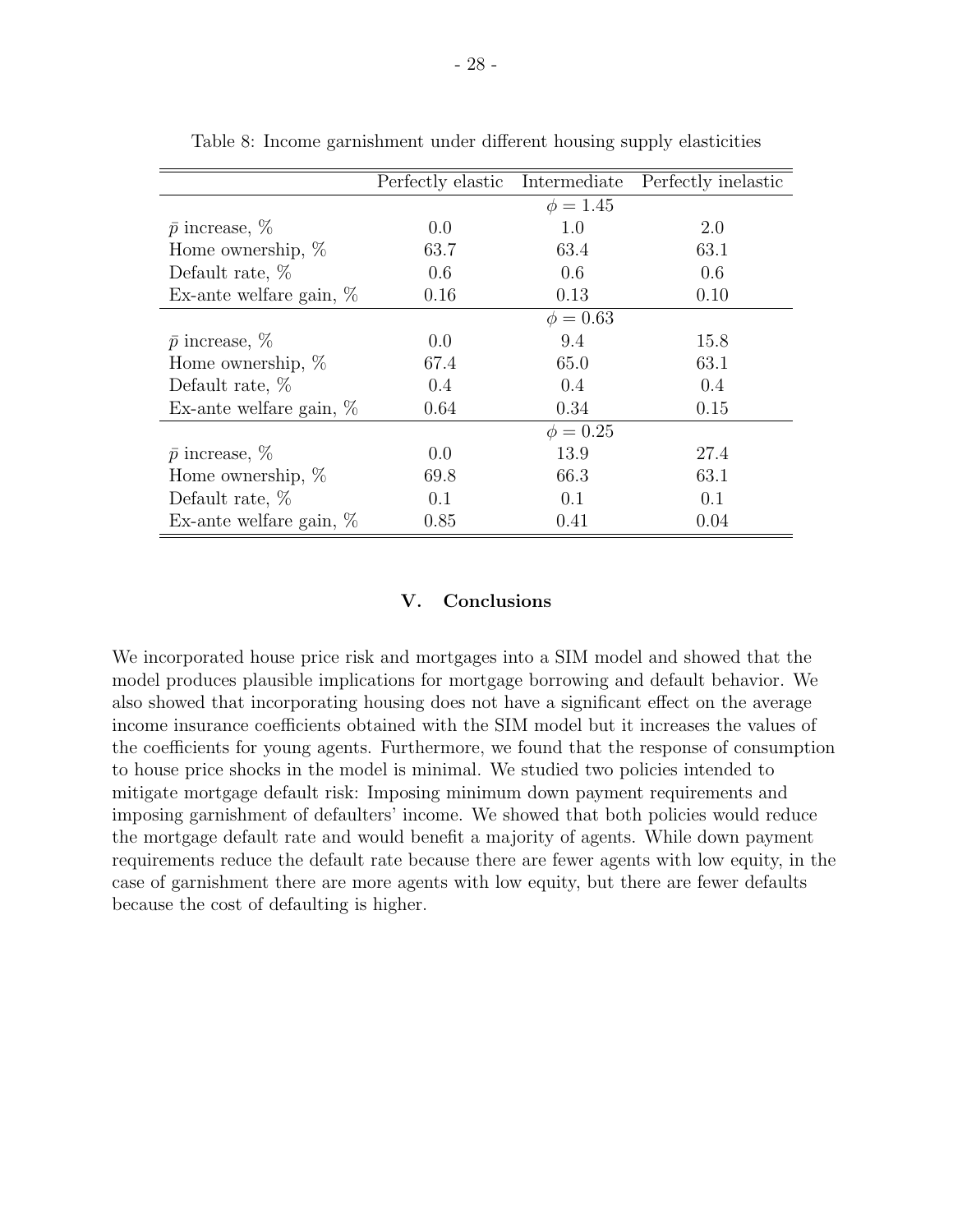#### References

- Aguiar, M. and Bils, M. (2011). 'Has Consumption Inequality Mirrored Income Inequality'. Manuscript, University of Rochester.
- Athreya, K. (2005). 'Welfare Implications of the Bankruptcy Reform Act of 1999'. The Review of Financial Studies, volume 18(1), 1567–1595.
- Athreya, K. (2006). 'Fresh start or head start? Uniform bankruptcy exemptions and welfare'. Journal of Economic Dynamics and Control, volume 30, 2051–2079.
- Athreya, K., Tam, X. S., and Young, E. R. (2009). 'Are Harsh Punishment Really Better?' Manuscript, University of Virginia.
- Bajari, P., Chu, C. S., and Park, M. (2008). 'An Empirical Model of Subprime Mortgage Default From 2000 to 2007'. NBER Working Paper No. 14625.
- Benito, A., Thompson, J., Waldron, M., and Wood, R. (2006). 'House prices and consumer spending'. Bank of England Quarterly Bulletin.
- Blundell, R., Pistaferri, L., and Preston, I. (2008). 'Consumption Inequality and Partial Insurance'. American Economic Review, volume 98 (5), 1887–1921.
- Bolton, P. and Jeanne, O. (2005). 'Structuring and Restructuring Sovereign Debt: The Role of Seniority'. National Bureau of Economic Research Working Paper 11071.
- Campbell, J. Y. and Cocco, J. F. (2003). 'Household Risk Management and Optimal Mortgage Choice'. Quarterly Journal of Economics, volume 118, 1449–1494.
- Campbell, T. S. and Dietrich, J. K. (1983). 'The Determinants of Default on Insured Conventional Residential Mortgage Loans'. The Journal of Finance.
- Carroll, C. D. (1997). 'Buffer-Stock Saving and the Life Cycle/Permanent Income Hypothesis'. Quarterly Journal of Economics, volume 112(1), 1–55.
- Carroll, C. D., Otsuka, M., and Slacalek, J. (2011). 'How Large Are Housing and Financial Wealth Effects? A New Approach'. *Journal of Money, Credit and Banking*, volume 43(1), 5579.
- Chambers, M., Garriga, C., and Schlagenhauf, D. (2009a). 'Accounting for Changes in the Homeownership Rate'. International Economic Review, volume 50, 677–726.
- Chambers, M., Garriga, C., and Schlagenhauf, D. (2009b). 'The Tax Treatment of Homeowners and Landlords'. Journal of Monetary Economics, volume 56, 1023–1148.
- Chatterjee, S., Corbae, D., Nakajima, M., and Ríos-Rull, J.-V. (2007). 'A Quantitative Theory of Unsecured Consumer Credit with Risk of Default'. Econometrica, volume 75, 1525–1589.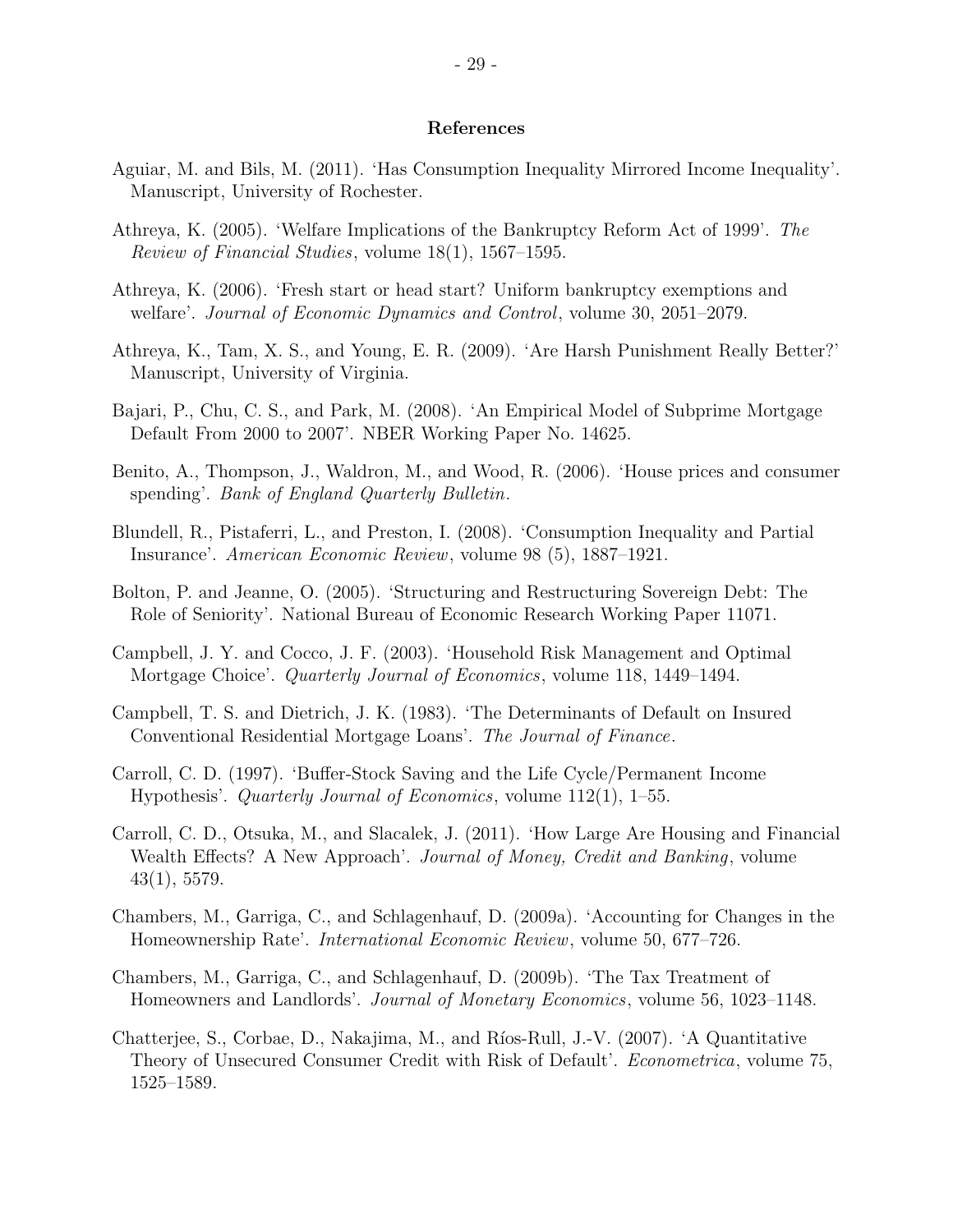- Chatterjee, S. and Eyigungor, B. (2009). 'Foreclosures and House Price Dynamics: A Quantitative Analysis of the Mortgage Crisis and the Foreclosure Prevention Policy'. Federal Reserve Bank of Philadelphia working paper 09-22.
- Corbae, D. and Quintin, E. (2010). 'Mortgage Innovation and the Foreclosure Boom'. Manuscript, University of Wisconsin.
- Corradin, S., Fillat, J., and Vergara-Alert, C. (2010). 'Optimal Portfolio Choice with Predictability in House Prices and Transaction Costs'. Federal Reserve Bank of Boston Working Paper 10-2.
- Deng, Y., Quigley, J. M., and Van Order, R. (2000). 'Mortgage Terminations, Heterogeneity and the Exercise of Mortgage Options'. Econometrica, volume 68(2), 275–307.
- Eaton, J. and Gersovitz, M. (1981). 'Debt with potential repudiation: theoretical and empirical analysis'. Review of Economic Studies, volume 48, 289–309.
- Feldstein, M. (2008). 'How to Help People Whose Home Values Are Underwater'. The Wall Street Journal.
- Foote, C., Gerardi, K., and Willen, P. (2008). 'Negative equity and foreclosure: Theory and evidence'. Journal of Urban Economics, volume 6(2), 234–245.
- Ghent, A. and Kudlyak, M. (2011). 'Recourse and Residential Mortgage Default: Evidence from U.S. States'. The Review of Financial Studies, volume 24 (9), 3139–3186.
- Grochulski, B. (2010). 'Optimal personal bankruptcy design under moral hazard'. Review of Economic Dynamics, volume 13, 350–378.
- Gruber, J. and Martin, R. (2003). 'Precautionary Savings and the Wealth Distribution with Illiquid Durables'. International Finance Discussion Papers No. 773, Board of Governors of the Federal Reserve System.
- Guler, B. (2008). 'Innovations in Information Technology and the Mortgage Market'. Manuscript, Indiana University.
- Hatchondo, J. C., Martinez, L., and Sapriza, H. (2010). 'Quantitative properties of sovereign default models: solution methods matter'. Review of Economic Dynamics, volume 13, 919–933.
- Huggett, M. (1993). 'The risk-free rate in heterogeneous-agent incomplete-insurance economies'. Journal of Economic Dynamics and Control, volume 17, 953969.
- Huggett, M. (1996). 'Wealth Distribution in Life-Cycle Economies'. Journal of Monetary Economics, volume 38(3), 46994.
- IMF (2011). 'Global Financial Stability Report'. April.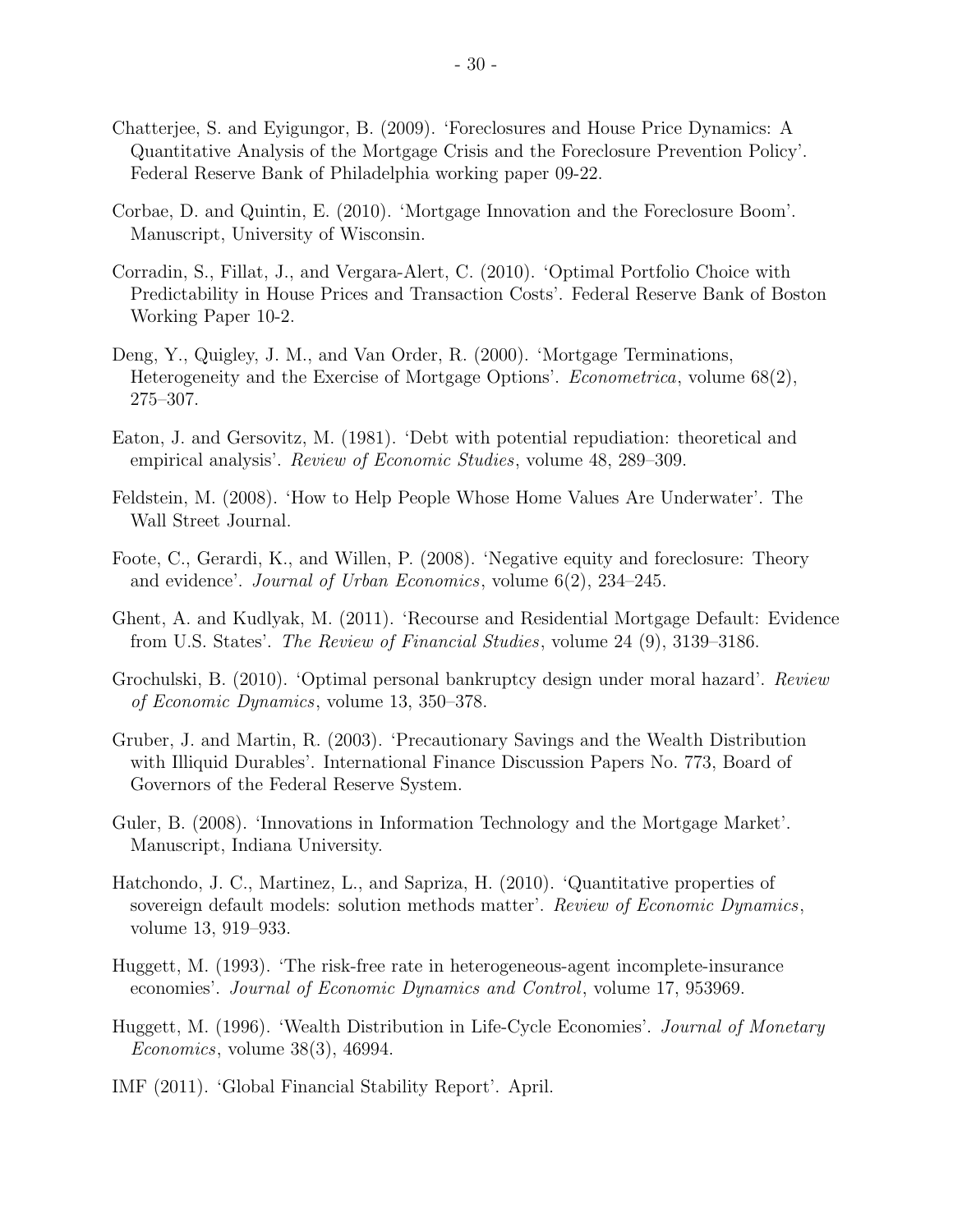- Jeske, K., Krueger, D., and Mitman, K. (2010). 'Housing and the Macroeconomy: The Role of Implicit Guarantees for Government Sponsored Enterprises'. Manuscript, University of Pennsylvania.
- Kaplan, G. and Violante, G. L. (2010). 'How Much Consumption Insurance Beyond Self-Insurance?' AEJ Macroeconomics, volume 2, 53–87.
- Kocherlakota, N. and Pistaferri, L. (2009). 'Asset pricing implications of Pareto optimality with private information'. *Journal of Political Economy*, volume 117, 555–590.
- Krueger, D. and Perri, F. (2006). 'Does Income Inequality Lead to Consumption Inequality? Evidence and Theory'. Review of Economic Studies, volume 73(1), 163–193.
- Krusell, P. and Smith, A. (2006). 'Quantitative macroeconomic models with heterogeneous agents'. in Advances in Economics and Econometrics: Theory and Applications, edited by Blundell R, Newey W, T Persson. Cambridge: Cambridge University Press..
- Li, W. and Yao, R. (2007). 'The Life-Cycle Effects of House Price Changes'. Journal of Money, Credit and Banking, volume 39(6), 1375–1409.
- Mayer, C., Pence, K., and Sherlund, S. (2009). 'The Rise in Mortgage Defaults'. *Journal of* Economic Perspectives, volume 23(1), 27–50.
- MBA (2011). 'April 13, 2011 Proposed QRM Harms Creditworthy Borrowers And Housing Recovery'. White Paper Prepared in Advance of April 14, 2011 House Subcommittee on Capital Markets and Government Sponsored Enterprise Hearing.
- Mitman, K. (2011). 'Macroeconomic Effects of Bankruptcy and Foreclosure Policies'. Mimeno, University of Pennsylvania.
- Nagaraja, C. H., Browny, L. D., and Zhao, L. H. (2009). 'An Autoregressive Approach to House Price Modeling'. Manuscrip, University of Pennsylvania.
- Paniza Bontas, J. (2010). 'Combined LTV at Orignation and Household Default Probabilty'. Manuscript, University of Chicago.
- Pence, K. M. (2006). 'Foreclosing on Opportunity: State Laws and Mortgage Credit'. Review of Economics and Statistics, volume 88, 177–182.
- Pennington-Cross, A. (2006). 'The Value of Foreclosed Property'. Journal of Real Estate Research, volume 28, 193–214.
- Ríos-Rull, J.-V. (1995). 'Models with Heterogeneous Agents'. *Frontiers of Business Cycles* Research, ed. Thomas F. Cooley. Princeton: Princeton University Press.
- Schwartz, E. S. and Torous, W. N. (2003). 'Mortgage Prepayment and Default Decisions: A Poisson Regression Approach'. Real Estate Economics, volume 21(4), 431–449.
- Storesletten, K., Telmer, C. I., and Yaron, A. (2004). 'Consumption and risk sharing over the life cycle'. Journal of Monetary Economics, volume 51, 609–633.